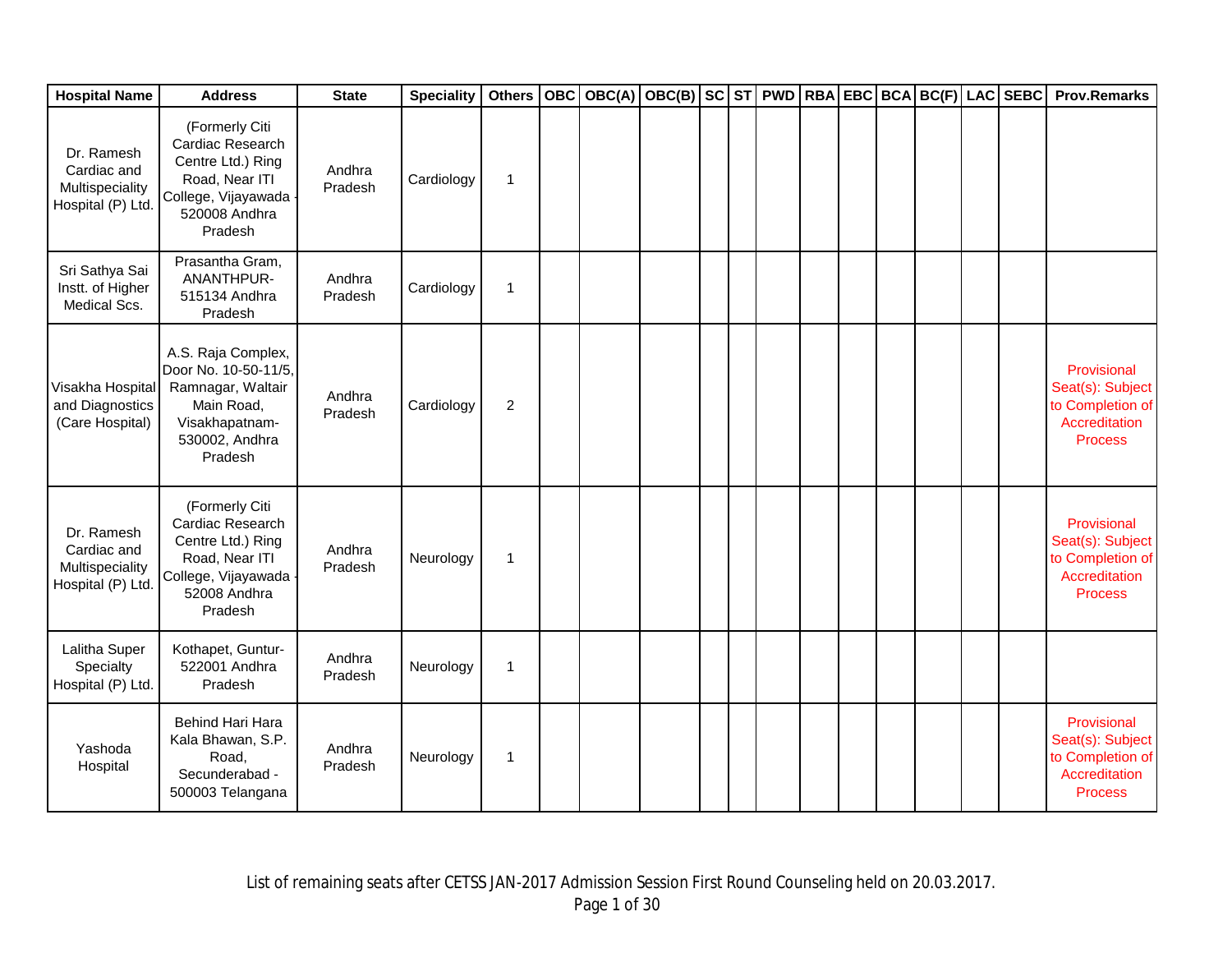| Indira Gandhi<br>Institute of<br>Cardiology,    | PMCH Campus,<br>Ashok Raj Path<br>Patna-800004 Bihar                                                | <b>Bihar</b> | Cardiology                    | $\mathbf{1}$   |  |  |  |  |  |  | Provisional<br>Seat(s): Subject<br>to Completion of<br>Accreditation<br><b>Process</b>                                                                            |
|-------------------------------------------------|-----------------------------------------------------------------------------------------------------|--------------|-------------------------------|----------------|--|--|--|--|--|--|-------------------------------------------------------------------------------------------------------------------------------------------------------------------|
| Ramkrishna<br>Care Hospital                     | Aurobindo Enclave,<br>N. H. 43, Dhamtari<br>Road, Pachpedhi<br>Naka, Raipur-<br>492001 Chhattisgarh | Chhatisgarh  | Gastroenter<br>ology          | 1              |  |  |  |  |  |  | Provisional<br>Seat(s): Subject<br>to Completion of<br>Accreditation<br><b>Process</b>                                                                            |
| Army Hospital (R<br>(R)                         | Delhi Cantt., New<br>Delhi-10                                                                       | Delhi        | Cardio<br>Thoracic<br>Surgery | $\mathbf{1}$   |  |  |  |  |  |  | Subject to<br>acceptance of<br>terms and<br>conditions<br>issued by<br>Defense/hospital<br>and also<br>required to<br>submit an<br>undertaking in<br>this regard. |
| Batra Hospital &<br>Med.Res. Centre             | 1, Tuglakabad Instn.<br>Area, M.B. Road,<br>New Delhi-62                                            | Delhi        | Cardiology                    | $\mathsf 3$    |  |  |  |  |  |  |                                                                                                                                                                   |
| Delhi Heart &<br>Lung Institute,                | 3 mm, II, Panchkuian<br>Road, New Delhi-<br>110055                                                  | Delhi        | Cardiology                    | $\sqrt{3}$     |  |  |  |  |  |  |                                                                                                                                                                   |
| Dr. B L Kapur<br>Memorial<br>Hospital,          | Pusa Road, New<br>Delhi-110005                                                                      | Delhi        | Cardiology                    | $\overline{1}$ |  |  |  |  |  |  | Provisional<br>Seat(s): Subject<br>to Completion of<br>Accreditation<br><b>Process</b>                                                                            |
| <b>Fortis Escorts</b><br><b>Heart Institute</b> | Okhla Road, New<br>Delhi-25                                                                         | Delhi        | Cardiology                    | $\overline{5}$ |  |  |  |  |  |  |                                                                                                                                                                   |
| Fortis Hospital                                 | A- Block, Shalimar<br>Bagh, Delhi- 110088                                                           | Delhi        | Cardiology                    | $\overline{c}$ |  |  |  |  |  |  |                                                                                                                                                                   |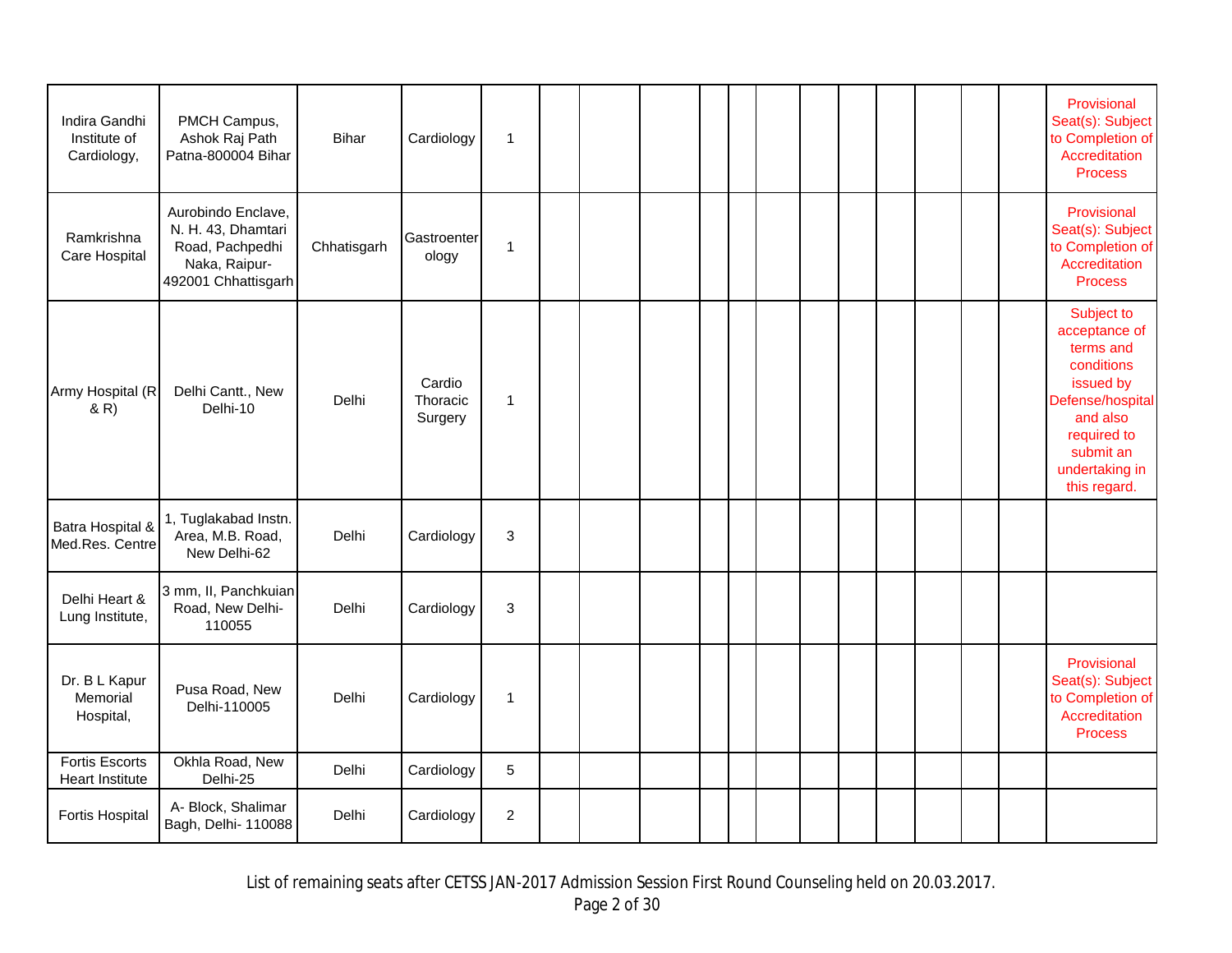| <b>Holy Family</b><br>Hospital                     | Okhla, New Delhi-<br>110025                                                                                                                                 | Delhi | Cardiology           | $\overline{2}$ |  |  |  |  |  |  | Provisional<br>Seat(s): Subject<br>to Completion of<br>Accreditation<br><b>Process</b> |
|----------------------------------------------------|-------------------------------------------------------------------------------------------------------------------------------------------------------------|-------|----------------------|----------------|--|--|--|--|--|--|----------------------------------------------------------------------------------------|
| Indraprastha<br>Apollo Hospitals                   | Sarita Vihar, New<br>Delhi - 110076                                                                                                                         | Delhi | Cardiology           | $\overline{2}$ |  |  |  |  |  |  |                                                                                        |
| Max Super<br>Specialty<br>Hospital                 | 1, Press Enclave<br>Road, Saket, New<br>Delhi-110017                                                                                                        | Delhi | Cardiology           | $\overline{4}$ |  |  |  |  |  |  |                                                                                        |
| Max Super<br>Specialty<br>Hospital                 | (A unit of Balaji<br>Medical & Diagnostic<br>Research Centre)<br>108A, Opp Sanchar<br>Apartments, IP<br>Extension,<br>Patparganj, New<br>Delhi-110092 Delhi | Delhi | Cardiology           | $\overline{c}$ |  |  |  |  |  |  |                                                                                        |
| National Heart<br>Institute,                       | 49 Community<br>Centre, East of<br>Kailash, New Delhi-<br>65                                                                                                | Delhi | Cardiology           | $\overline{4}$ |  |  |  |  |  |  |                                                                                        |
| Shri Balaji<br><b>Action Medical</b><br>Institute, | FC-34, A-4, Paschim<br>Vihar, New Delhi -<br>110063                                                                                                         | Delhi | Cardiology           | $\sqrt{2}$     |  |  |  |  |  |  |                                                                                        |
| Sir Ganga Ram<br>Hospital                          | Rajinder Nagar, New<br>Delhi-60                                                                                                                             | Delhi | Cardiology           | $\mathbf{1}$   |  |  |  |  |  |  |                                                                                        |
| Dr. B L Kapur<br>Memorial<br>Hospital,             | Pusa Road, New<br>Delhi-110005                                                                                                                              | Delhi | Gastroenter<br>ology | $\overline{1}$ |  |  |  |  |  |  |                                                                                        |
| Fortis Hospital                                    | A- Block, Shalimar<br>Bagh, Delhi- 110088                                                                                                                   | Delhi | Gastroenter<br>ology | $\mathbf{1}$   |  |  |  |  |  |  |                                                                                        |
| Pushpawati<br>Singhania<br>Hospital,               | Press Enclave,<br>Sheikh Sarai Ph-I,<br>New Delhi-17                                                                                                        | Delhi | Gastroenter<br>ology | $\overline{c}$ |  |  |  |  |  |  |                                                                                        |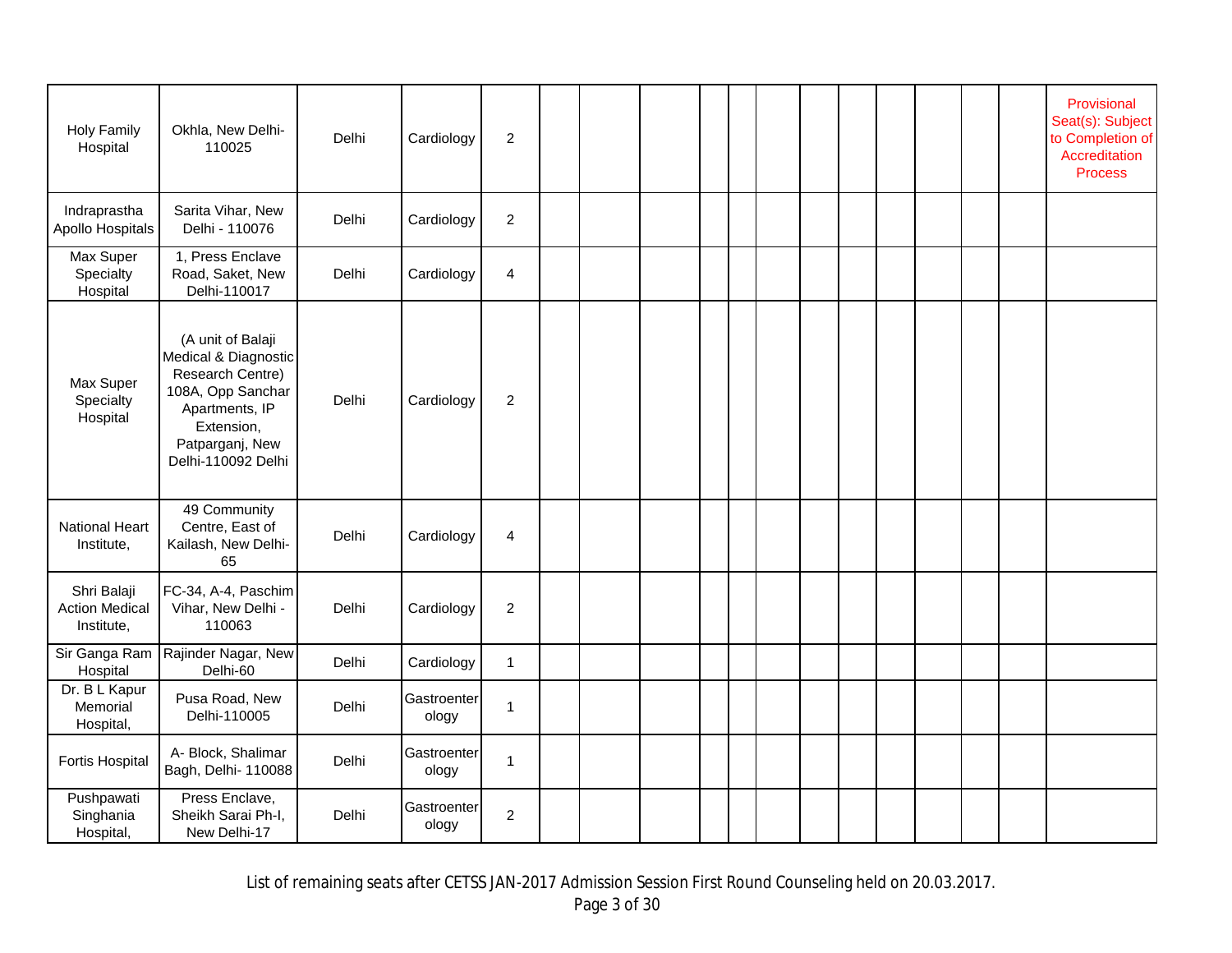| Dr. B L Kapur<br>Memorial<br>Hospital,                | Pusa Road, New<br>Delhi-110005                                                         | Delhi | Hematology          | $\overline{2}$ |  |  |  |  |  |  | Provisional<br>Seat(s): Subject<br>to Completion of<br>Accreditation<br><b>Process</b> |
|-------------------------------------------------------|----------------------------------------------------------------------------------------|-------|---------------------|----------------|--|--|--|--|--|--|----------------------------------------------------------------------------------------|
| Sir Ganga Ram<br>Hospital                             | Rajinder Nagar, New<br>Delhi-60                                                        | Delhi | Hematology          | $\mathbf{1}$   |  |  |  |  |  |  | Provisional<br>Seat(s): Subject<br>to Completion of<br>Accreditation<br><b>Process</b> |
| <b>Action Cancer</b><br>hospital                      | H-2/FC-34, A-4<br>Paschim Vihar New<br>Delhi- 110063                                   | Delhi | Medical<br>Oncology | $\overline{1}$ |  |  |  |  |  |  |                                                                                        |
| Dharamshila<br>Hospital and<br>Research<br>Centre,    | Dharamshila Marg,<br>Vasundara Enclave,<br>New Delhi-110096                            | Delhi | Medical<br>Oncology | $\overline{1}$ |  |  |  |  |  |  |                                                                                        |
| Indraprastha<br>Apollo Hospitals                      | Sarita Vihar, New<br>Delhi - 110076                                                    | Delhi | Medical<br>Oncology | $\mathbf{1}$   |  |  |  |  |  |  |                                                                                        |
| Max Super<br>Specialty<br>Hospital                    | 1, Press Enclave<br>Road, Saket, New<br>Delhi-110017                                   | Delhi | Medical<br>Oncology | $\overline{c}$ |  |  |  |  |  |  |                                                                                        |
| Sir Ganga Ram<br>Hospital                             | Rajinder Nagar, New<br>Delhi-60                                                        | Delhi | Neonatolog<br>y     | $\mathbf{3}$   |  |  |  |  |  |  |                                                                                        |
| Batra Hospital &<br>Medical<br><b>Research Centre</b> | 1, Tuglakabad<br>Institutional Area,<br>Mehrauli Badarpu<br>Road, New Delhi-<br>110062 | Delhi | Nephrology          | $\overline{1}$ |  |  |  |  |  |  | Provisional<br>Seat(s): Subject<br>to Completion of<br>Accreditation<br><b>Process</b> |
| Dr. B L Kapur<br>Memorial<br>Hospital,                | Pusa Road, New<br>Delhi-110005                                                         | Delhi | Nephrology          | $\overline{1}$ |  |  |  |  |  |  | Provisional<br>Seat(s): Subject<br>to Completion of<br>Accreditation<br><b>Process</b> |
| Indraprastha<br>Apollo Hospitals                      | Sarita Vihar, New<br>Delhi - 110076                                                    | Delhi | Nephrology          | 3              |  |  |  |  |  |  |                                                                                        |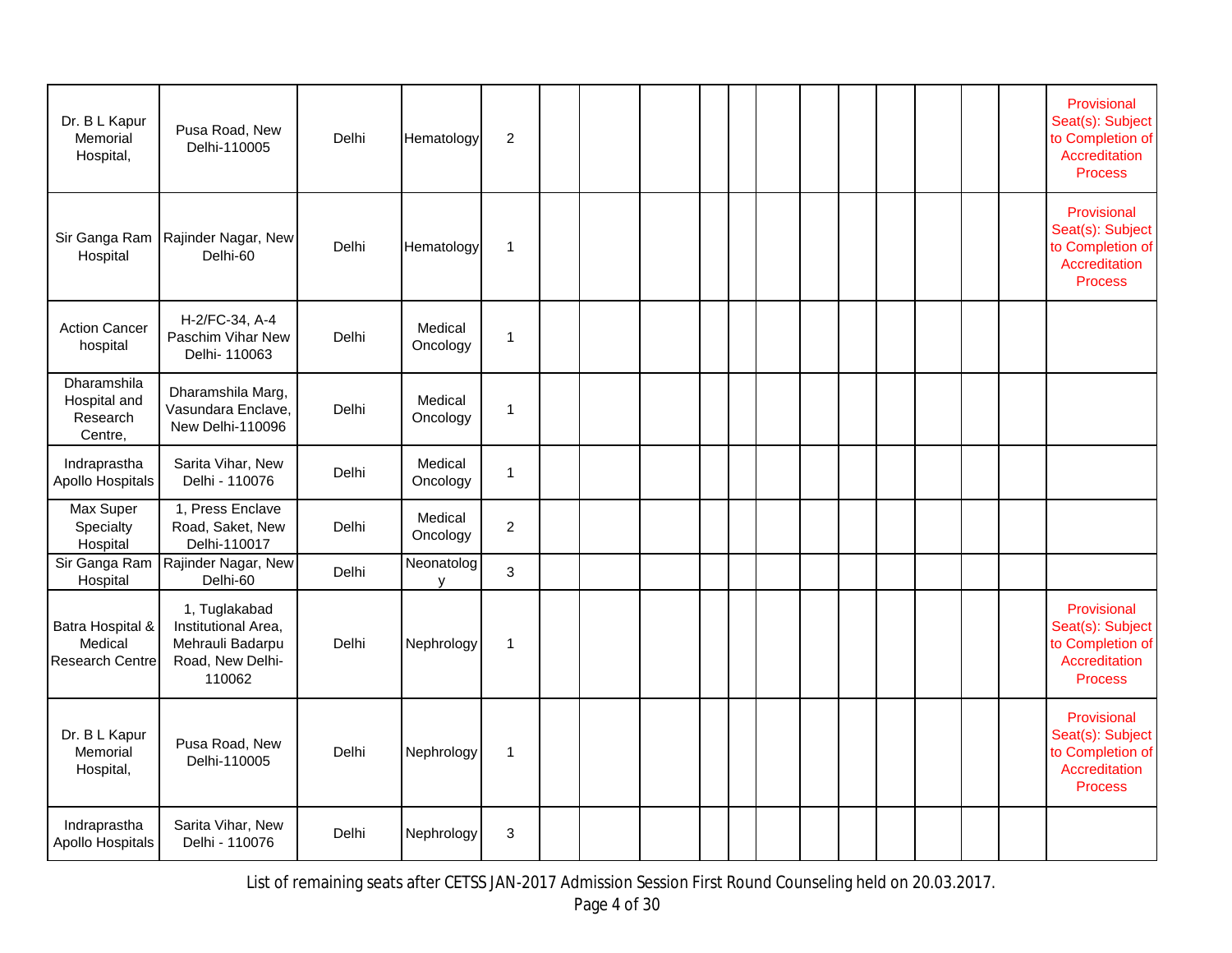| Institute of Liver<br>and Biliary<br>Sciences, | D-1, Vasant Kunj,<br>New Delhi-110070                    | Delhi | Nephrology | $\overline{2}$   |  |  |  |  |  |  | Provisional<br>Seat(s): Subject<br>to Completion of<br>Accreditation<br><b>Process</b>                                                                            |
|------------------------------------------------|----------------------------------------------------------|-------|------------|------------------|--|--|--|--|--|--|-------------------------------------------------------------------------------------------------------------------------------------------------------------------|
| Pushpawati<br>Singhania<br>Hospital,           | Press Enclave,<br>Sheikh Sarai Ph-I,<br>New Delhi-17     | Delhi | Nephrology | $\mathbf{1}$     |  |  |  |  |  |  |                                                                                                                                                                   |
| Army Hospital (R<br>(R)                        | Delhi Cantt., New<br>Delhi-10                            | Delhi | Neurology  | $\mathbf{1}$     |  |  |  |  |  |  | Subject to<br>acceptance of<br>terms and<br>conditions<br>issued by<br>Defense/hospital<br>and also<br>required to<br>submit an<br>undertaking in<br>this regard. |
| Batra Hospital &<br>Med.Res. Centre            | 1, Tuglakabad Instn.<br>Area, M.B. Road,<br>New Delhi-62 | Delhi | Neurology  | $\mathbf{1}$     |  |  |  |  |  |  |                                                                                                                                                                   |
| Dr. B L Kapur<br>Memorial<br>Hospital,         | Pusa Road, New<br>Delhi-110005                           | Delhi | Neurology  | $\mathbf{1}$     |  |  |  |  |  |  | Provisional<br>Seat(s): Subject<br>to Completion of<br>Accreditation<br><b>Process</b>                                                                            |
| Indraprastha<br>Apollo Hospitals               | Sarita Vihar, New<br>Delhi - 110076                      | Delhi | Neurology  | $\overline{c}$   |  |  |  |  |  |  |                                                                                                                                                                   |
| Max Super<br>Specialty<br>Hospital             | 1, Press Enclave<br>Road, Saket, New<br>Delhi-110017     | Delhi | Neurology  | $\boldsymbol{2}$ |  |  |  |  |  |  |                                                                                                                                                                   |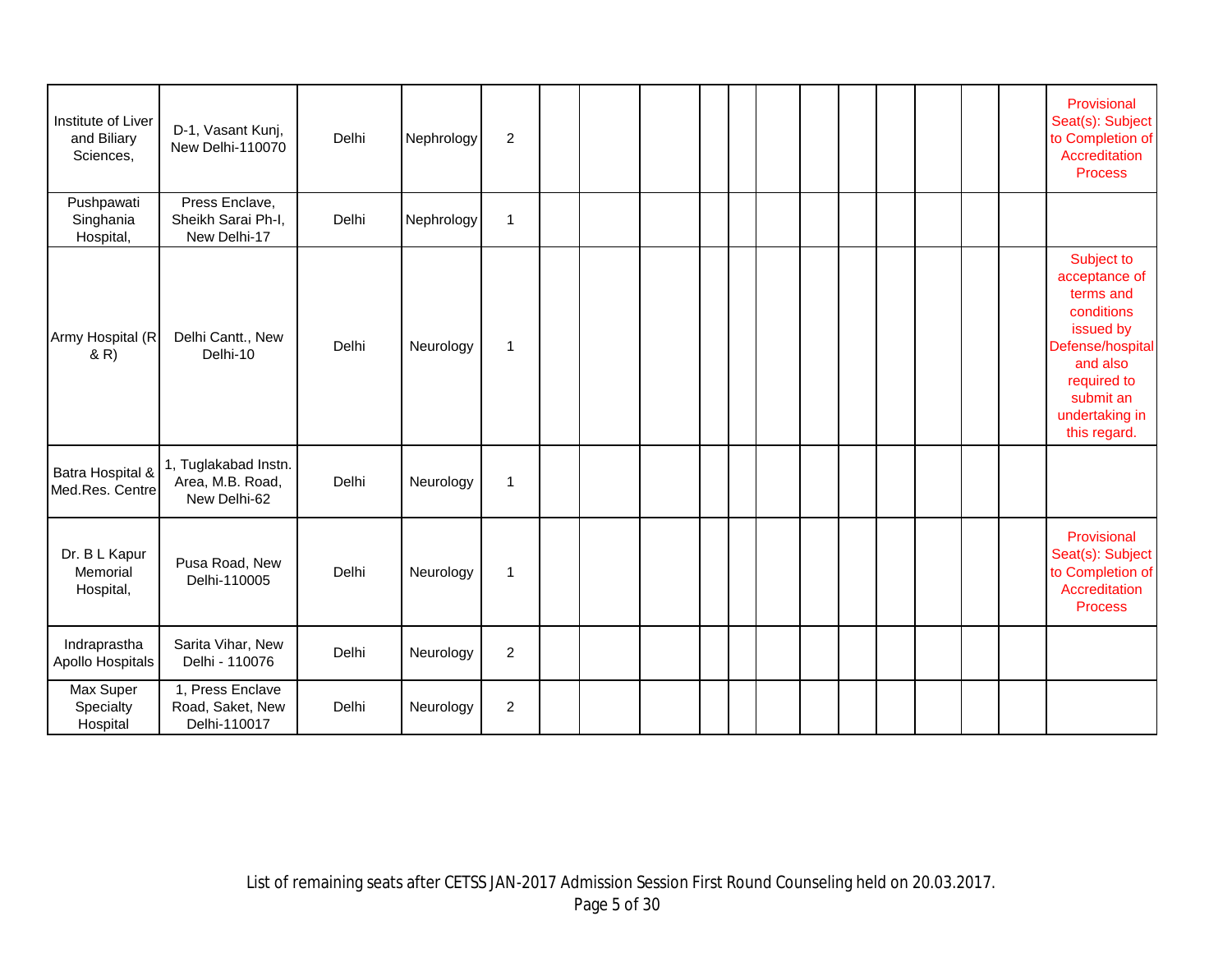| Army Hospital (R<br>& R)                        | Delhi Cantt., New<br>Delhi-10                                                                    | Delhi   | Paediatric<br>Surgery   | 1                |  |  |  |  |  |  | Subject to<br>acceptance of<br>terms and<br>conditions<br>issued by<br>Defense/hospital<br>and also<br>required to<br>submit an<br>undertaking in<br>this regard. |
|-------------------------------------------------|--------------------------------------------------------------------------------------------------|---------|-------------------------|------------------|--|--|--|--|--|--|-------------------------------------------------------------------------------------------------------------------------------------------------------------------|
| Indraprastha<br>Apollo Hospitals                | Delhi Mathura Road,<br>Sarita Vihar, New<br>Delhi - 110076                                       | Delhi   | Paediatric<br>Surgery   | $\mathbf{1}$     |  |  |  |  |  |  | Provisional<br>Seat(s): Subject<br>to Completion of<br>Accreditation<br><b>Process</b>                                                                            |
| <b>Fortis Escorts</b><br><b>Heart Institute</b> | Okhla Road, New<br>Delhi-25                                                                      | Delhi   | Pediatric<br>Cardiology | 3                |  |  |  |  |  |  |                                                                                                                                                                   |
| Indraprastha<br>Apollo Hospitals                | Sarita Vihar, New<br>Delhi - 110076                                                              | Delhi   | Pediatric<br>Cardiology | 1                |  |  |  |  |  |  | Provisional<br>Seat(s): Subject<br>to Completion of<br>Accreditation<br><b>Process</b>                                                                            |
| Apollo Hospital<br>International                | Plot No. 1A, GIDC<br>Estate Bhat, District -<br>Gandhi Nagar -<br>382428 Gujarat                 | Gujarat | Cardiology              | $\boldsymbol{2}$ |  |  |  |  |  |  |                                                                                                                                                                   |
| <b>Bankers Heart</b><br>Institute,              | Near Tagorenagar,<br>Opp. Suryakiran<br>Complex, Old Padra<br>Road, Vadodara -<br>390015 Gujarat | Gujarat | Cardiology              | $\overline{c}$   |  |  |  |  |  |  | Provisional<br>Seat(s): Subject<br>to Completion of<br>Accreditation<br><b>Process</b>                                                                            |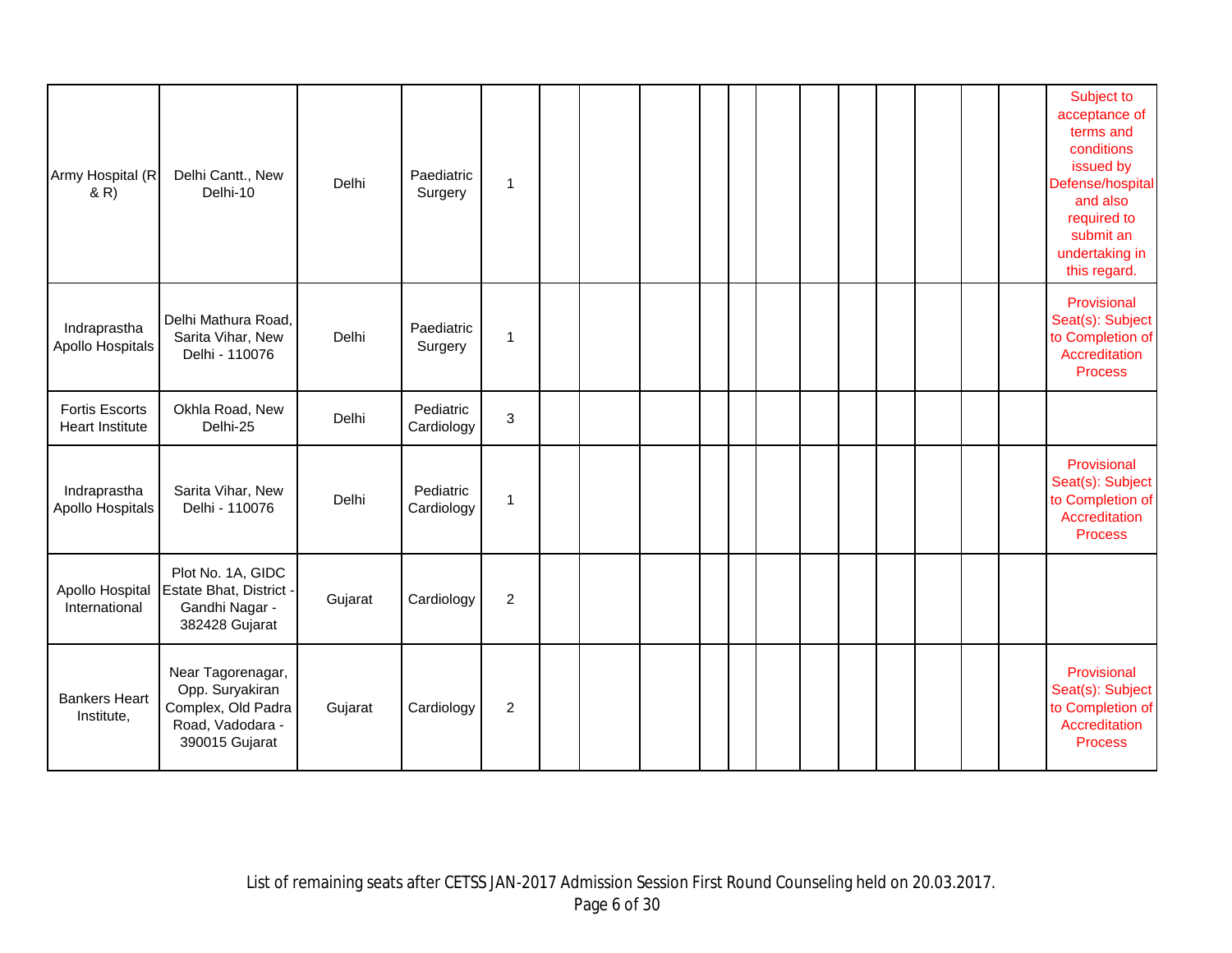| Care Hospital of<br>Medical<br>Sciences (CIMS<br>Hospital)               | Near Shukan Mall,<br>Opp. Science city<br>Road, Ahmedabad-<br>380060 Gujarat                                                                                                                                  | Gujarat | Cardiology                    | $\overline{2}$   |  |  |  |  |  |  | Provisional<br>Seat(s): Subject<br>to Completion of<br>Accreditation<br><b>Process</b> |
|--------------------------------------------------------------------------|---------------------------------------------------------------------------------------------------------------------------------------------------------------------------------------------------------------|---------|-------------------------------|------------------|--|--|--|--|--|--|----------------------------------------------------------------------------------------|
| N M Virani<br>Wockhardt<br>Hospital                                      | Kalawad Road,<br>Rajkot-360005<br>Gujarat                                                                                                                                                                     | Gujarat | Cardiology                    | $\mathbf{1}$     |  |  |  |  |  |  | Provisional<br>Seat(s): Subject<br>to Completion of<br>Accreditation<br><b>Process</b> |
| Shree Mahavir<br>Health and<br><b>Medical Relief</b><br>Society Hospital | (Smt. R B Shah<br>Mahavir Super<br><b>Specialty Hospital</b><br>and Shri B D Mehta<br><b>Mahavir Heart</b><br>Institute) Shree<br>Mahavir Health<br>Campus, Athwagate,<br>Ring Road, Surat-<br>395001 Gujarat | Gujarat | Cardiology                    | $\mathbf{1}$     |  |  |  |  |  |  |                                                                                        |
| Apollo Hospital<br>International                                         | Plot No. 1A, GIDC<br>Estate Bhat, District -<br>Gandhi Nagar -<br>382428 Gujarat                                                                                                                              | Gujarat | Medical<br>Oncology           | $\sqrt{2}$       |  |  |  |  |  |  |                                                                                        |
| Medanta-The<br>Medicity                                                  | Sector-38, Gurgaon,<br>Haryana-122001                                                                                                                                                                         | Haryana | Cardio<br>Thoracic<br>Surgery | $\boldsymbol{2}$ |  |  |  |  |  |  |                                                                                        |
| Artemis Health<br>Institute                                              | Sector 51, Gurgaon-<br>122001 Haryana                                                                                                                                                                         | Haryana | Cardiology                    | 1                |  |  |  |  |  |  | Provisional<br>Seat(s): Subject<br>to Completion of<br>Accreditation<br><b>Process</b> |
| Medanta-The<br>Medicity                                                  | Sector-38, Gurgaon,<br>Haryana-122001                                                                                                                                                                         | Haryana | Cardiology                    | $\sqrt{3}$       |  |  |  |  |  |  |                                                                                        |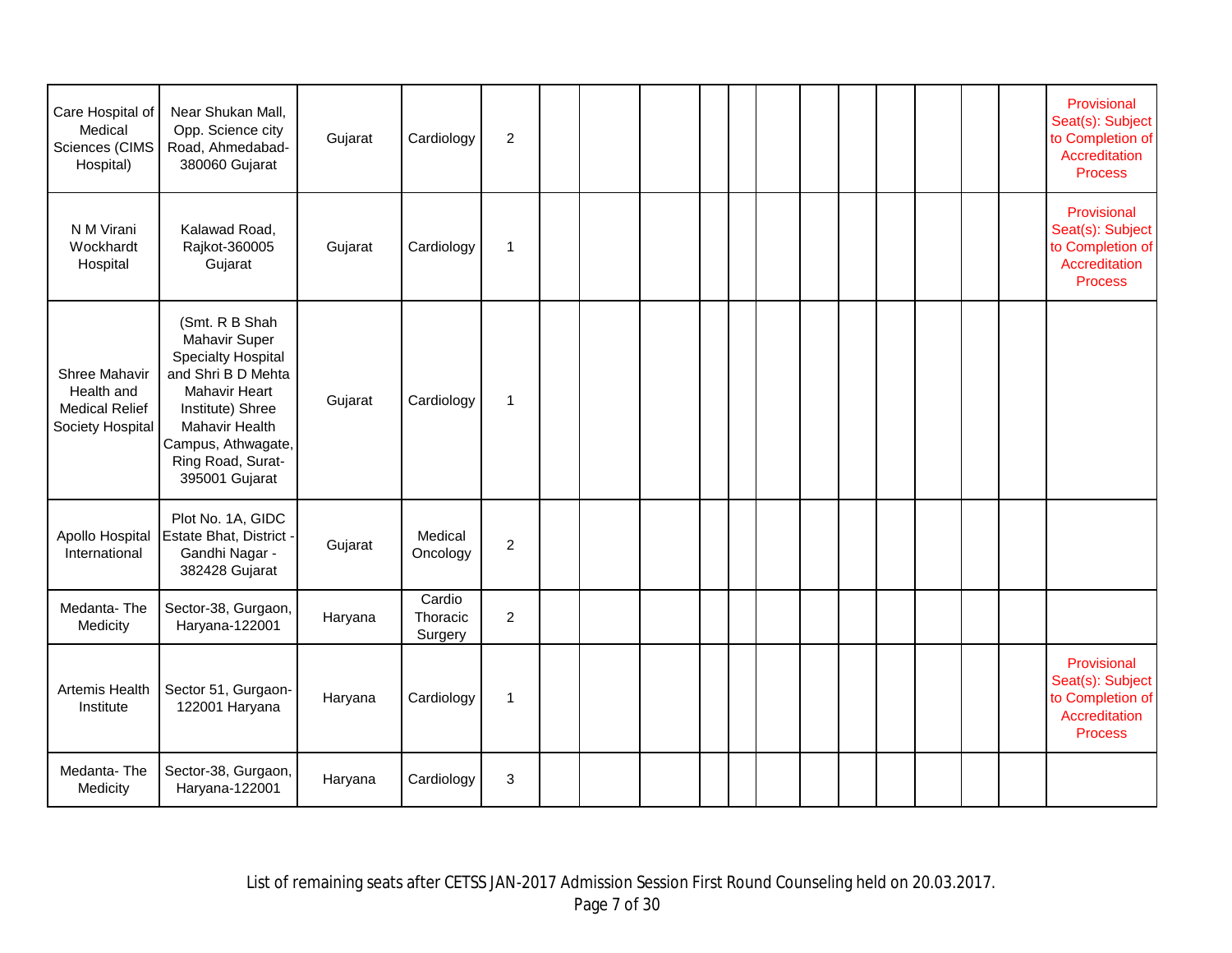| Artemis Health<br>Institute                     | Sector 51, Gurgaon-<br>122001 Haryana                                                           | Haryana | Gastroenter<br>ology    | $\overline{c}$ |  |  |  |  |  |  | Provisional<br>Seat(s): Subject<br>to Completion of<br>Accreditation<br><b>Process</b> |
|-------------------------------------------------|-------------------------------------------------------------------------------------------------|---------|-------------------------|----------------|--|--|--|--|--|--|----------------------------------------------------------------------------------------|
| Artemis Health<br>Institute                     | Sector 51, Gurgaon-<br>122001 Haryana                                                           | Haryana | Medical<br>Oncology     | $\overline{2}$ |  |  |  |  |  |  | Provisional<br>Seat(s): Subject<br>to Completion of<br>Accreditation<br><b>Process</b> |
| <b>Fortis Memorial</b><br>Research<br>Institute | Sector-44, Opposite<br><b>HUDA CITY centre</b><br>Metro Station,<br>Gurgaon, Haryana-<br>122002 | Haryana | Medical<br>Oncology     | $\overline{1}$ |  |  |  |  |  |  |                                                                                        |
| Medanta-The<br>Medicity                         | Sector-38, Gurgaon,<br>Haryana-122001                                                           | Haryana | Medical<br>Oncology     | $\overline{c}$ |  |  |  |  |  |  |                                                                                        |
| Artemis Health<br>Institute                     | Sector 51, Gurgaon-<br>122001 Haryana                                                           | Haryana | Nephrology              | $\overline{1}$ |  |  |  |  |  |  |                                                                                        |
| Medanta-The<br>Medicity                         | Sector-38, Gurgaon,<br>Haryana-122001                                                           | Haryana | Nephrology              | $\mathbf{3}$   |  |  |  |  |  |  |                                                                                        |
| Medanta-The<br>Medicity                         | Sector-38, Gurgaon,<br>Haryana-122001                                                           | Haryana | Neurology               | 3              |  |  |  |  |  |  |                                                                                        |
| Paras Hospitals                                 | C-1, Shushant Lok,<br>Phase-1, Gurgaon-<br>122002, Haryana                                      | Haryana | Neurology               | $\overline{2}$ |  |  |  |  |  |  | Provisional<br>Seat(s): Subject<br>to Completion of<br>Accreditation<br><b>Process</b> |
| Medanta-The<br>Medicity                         | Sector-38, Gurgaon,<br>Haryana-122001                                                           | Haryana | Pediatric<br>Cardiology | $\overline{2}$ |  |  |  |  |  |  | Provisional<br>Seat(s): Subject<br>to Completion of<br>Accreditation<br><b>Process</b> |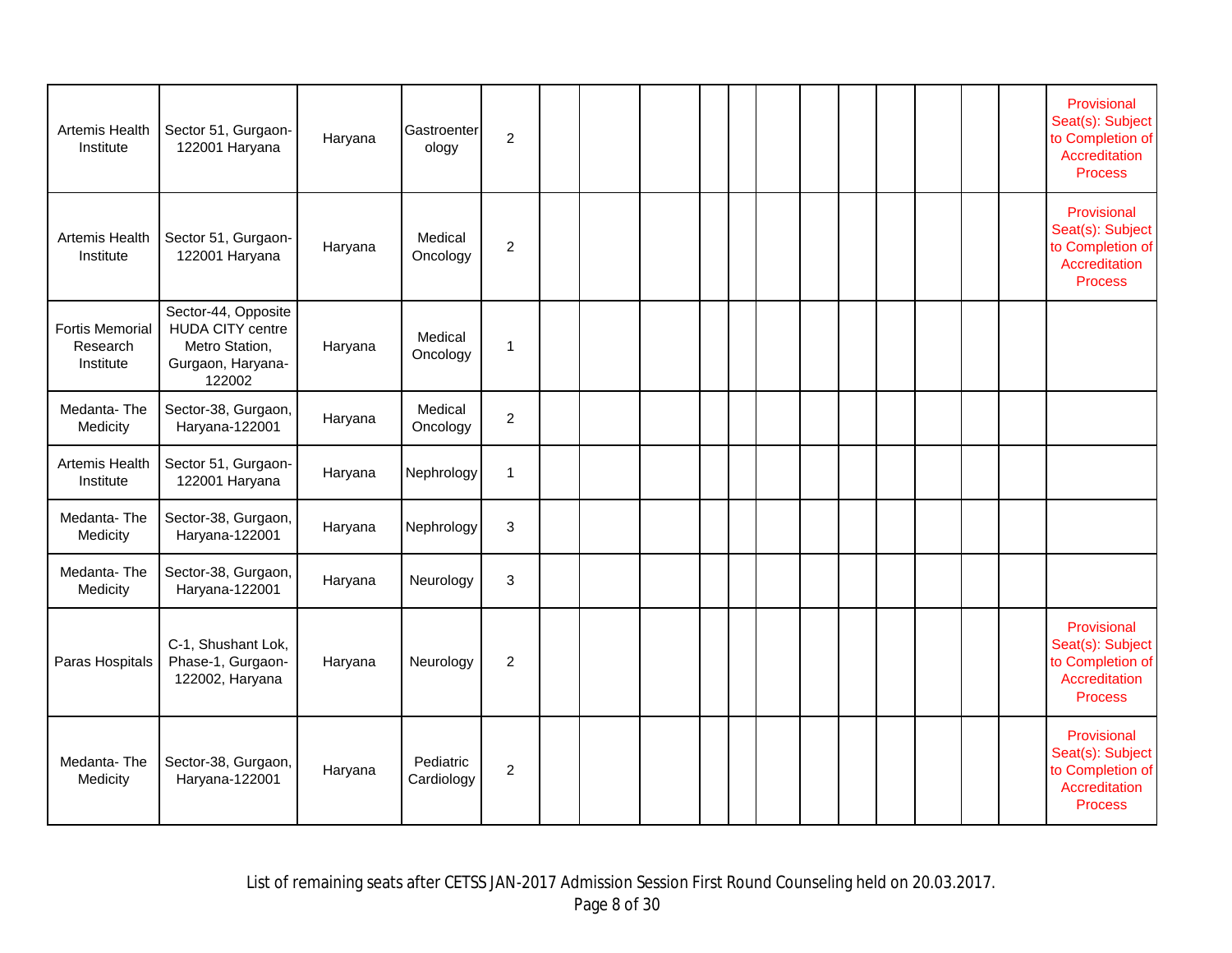| Government<br><b>Medical College</b>           | Karan-Nagar,<br>Srinagar, Kashmir-<br>190010                                                | Jammu and<br>Kashmir | Gastroenter<br>ology | $\overline{2}$   |  |  |  |  |  |  |                                                                                        |
|------------------------------------------------|---------------------------------------------------------------------------------------------|----------------------|----------------------|------------------|--|--|--|--|--|--|----------------------------------------------------------------------------------------|
| Apollo Hospital                                | 154/11, Opp. I.I.M.,<br>Bannerghatta Road,<br>Bangalore-560076<br>Karnataka                 | Karnataka            | Cardiology           | 3                |  |  |  |  |  |  |                                                                                        |
| Fortis Hospital,                               | 11, Cunningham<br>Road, Bangalore -<br>52 Karnataka                                         | Karnataka            | Cardiology           | $\overline{2}$   |  |  |  |  |  |  |                                                                                        |
| <b>Fortis Hospitals</b>                        | 154/9, Opp. IIMB<br>Bannerghatta Road,<br>Bangalore - 560076<br>Karnataka                   | Karnataka            | Cardiology           | $\boldsymbol{2}$ |  |  |  |  |  |  |                                                                                        |
| Kasturba<br><b>Medical College</b><br>Hospital | Dr. B R Ambedkar<br>Circle, Mangalore-<br>575001 Karnataka                                  | Karnataka            | Cardiology           | $\mathbf{1}$     |  |  |  |  |  |  | Provisional<br>Seat(s): Subject<br>to Completion of<br>Accreditation<br><b>Process</b> |
| <b>Manipal Hospital</b>                        | 98 Rustum Bagh,<br>Airport Road,<br>Bangalore - 17<br>Karnataka                             | Karnataka            | Cardiology           | $\overline{c}$   |  |  |  |  |  |  |                                                                                        |
| Narayana<br>Hrudayalaya,                       | 258/A,<br>Bommasandra<br>Industrial Area,<br>Anekal Taluk,<br>Bangalore-560099<br>Karnataka | Karnataka            | Cardiology           | $\overline{4}$   |  |  |  |  |  |  |                                                                                        |
| Kasturba<br><b>Medical College</b><br>Hospital | Dr. B R Ambedkar<br>Circle, Mangalore-<br>575001 Karnataka                                  | Karnataka            | Gastroenter<br>ology | $\overline{c}$   |  |  |  |  |  |  | Provisional<br>Seat(s): Subject<br>to Completion of<br>Accreditation<br><b>Process</b> |
| Narayana<br>Hrudayalaya,                       | 258/A,<br>Bommasandra<br>Industrial Area,<br>Anekal Taluk,<br>Bangalore-560099<br>Karnataka | Karnataka            | Gastroenter<br>ology | 1                |  |  |  |  |  |  |                                                                                        |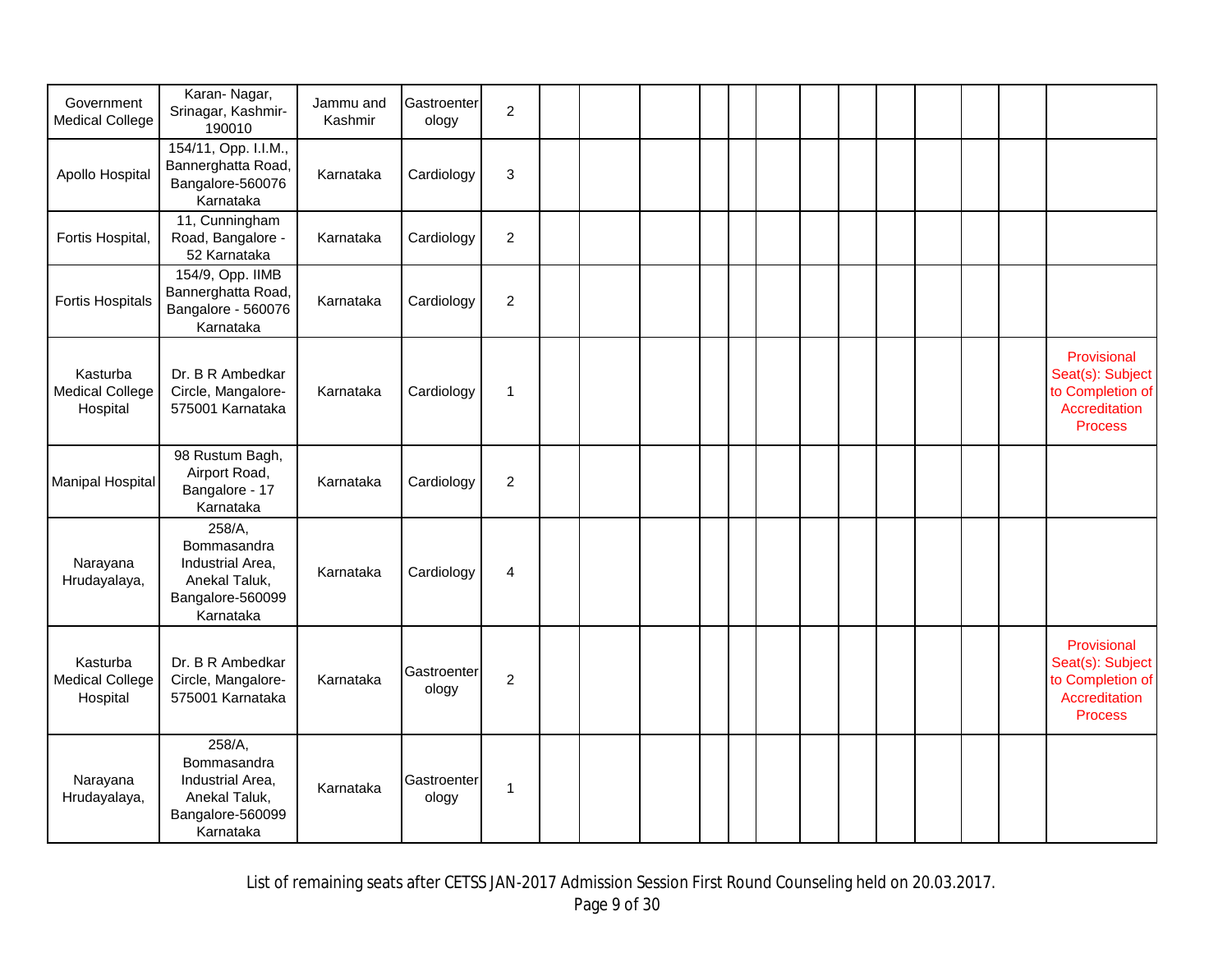| Apollo Hospital                     | 154/11, Opp. I.I.M.,<br>Bannerghatta Road,<br>Bangalore-560076<br>Karnataka                                       | Karnataka | Medical<br>Oncology | $\overline{c}$ |  |  |  |  |  |  |                                                                                        |
|-------------------------------------|-------------------------------------------------------------------------------------------------------------------|-----------|---------------------|----------------|--|--|--|--|--|--|----------------------------------------------------------------------------------------|
| <b>Manipal Hospital</b>             | 98 Rustum Bagh,<br>Old Airport Road,<br>Bangalore - 560017<br>Karnataka                                           | Karnataka | Medical<br>Oncology | $\overline{2}$ |  |  |  |  |  |  | Provisional<br>Seat(s): Subject<br>to Completion of<br>Accreditation<br><b>Process</b> |
| Manipal Hospital                    | 98 Rustum Bagh,<br>Airport Road,<br>Bangalore - 17<br>Karnataka                                                   | Karnataka | Neonatolog<br>y     | 3              |  |  |  |  |  |  |                                                                                        |
| Apollo Hospital                     | 159/11, Opp. I.I.M.,<br>Bannerghatta Road,<br>Bangalore-560076<br>Karnataka                                       | Karnataka | Nephrology          | $\overline{2}$ |  |  |  |  |  |  | Provisional<br>Seat(s): Subject<br>to Completion of<br>Accreditation<br><b>Process</b> |
| <b>Manipal Hospital</b>             | 98 Rustum Bagh,<br>Airport Road,<br>Bangalore - 17<br>Karnataka                                                   | Karnataka | Nephrology          | $\mathbf{1}$   |  |  |  |  |  |  |                                                                                        |
| Narayana<br>Hrudayalaya,            | 258/A,<br>Bommasandra<br>Industrial Area,<br>Anekal Taluk,<br>Bangalore-560099<br>Karnataka                       | Karnataka | Nephrology          | 4              |  |  |  |  |  |  |                                                                                        |
| <b>NU Hospitals</b><br>Private Ltd. | Door No. 4/1, West<br>of chord Road,<br>Rajajjinagar, Next to<br>ISKCON Temple,<br>Bangalore-560010,<br>Karnataka | Karnataka | Nephrology          | $\mathbf{1}$   |  |  |  |  |  |  | Provisional<br>Seat(s): Subject<br>to Completion of<br>Accreditation<br><b>Process</b> |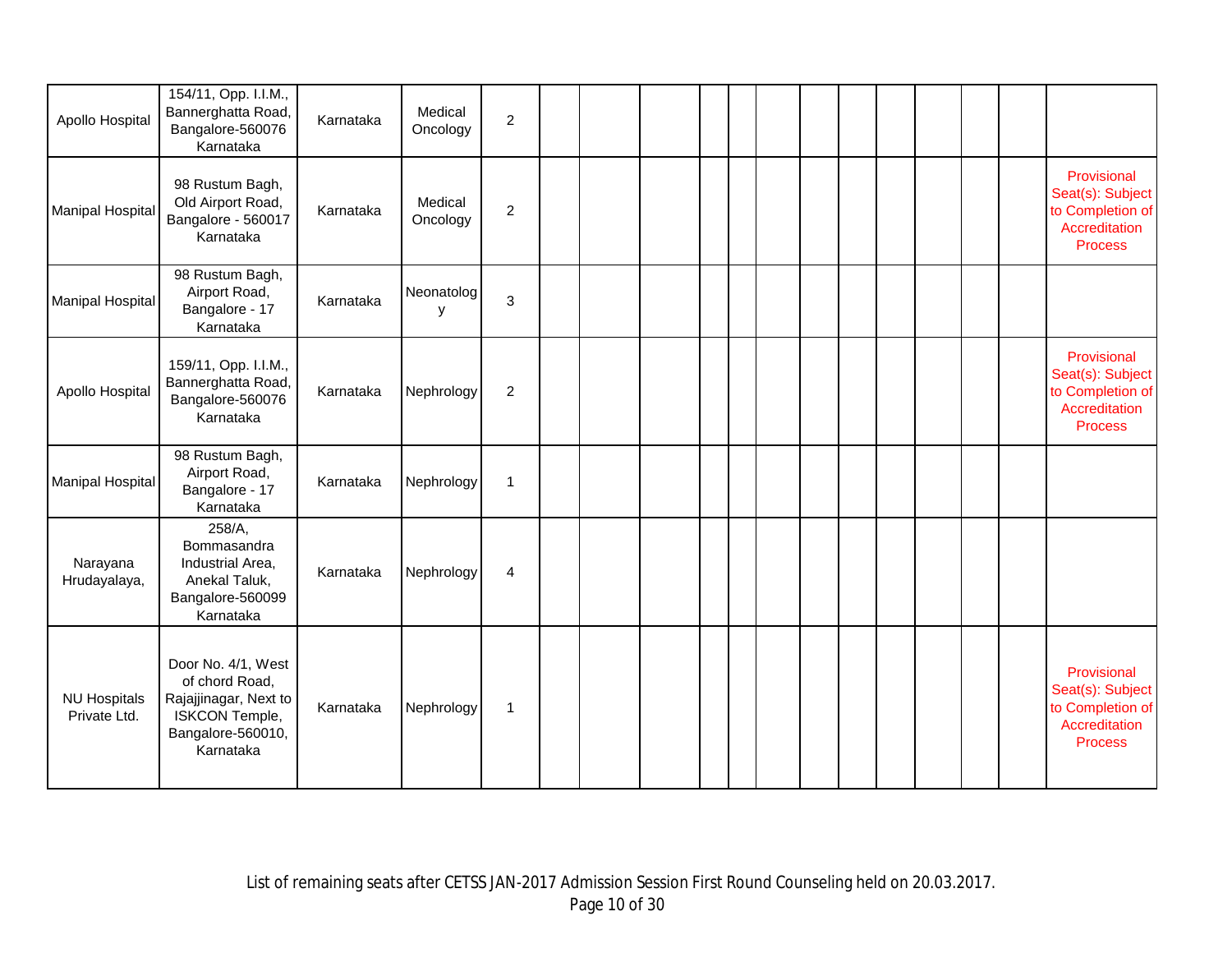| Kasturba<br><b>Medical College</b><br>Hospital            | Dr. B R Ambedkar<br>Circle, Mangalore-<br>575001 Karnataka                                  | Karnataka | Neurology               | 3              |  |  |  |  |  |  | Provisional<br>Seat(s): Subject<br>to Completion of<br>Accreditation<br><b>Process</b> |
|-----------------------------------------------------------|---------------------------------------------------------------------------------------------|-----------|-------------------------|----------------|--|--|--|--|--|--|----------------------------------------------------------------------------------------|
| Manipal Hospital                                          | 98 Rustum Bagh,<br>Airport Road,<br>Bangalore - 17<br>Karnataka                             | Karnataka | Neurology               | $\overline{c}$ |  |  |  |  |  |  |                                                                                        |
| Narayana<br>Hrudayalaya,                                  | 258/A,<br>Bommasandra<br>Industrial Area,<br>Anekal Taluk,<br>Bangalore-560099<br>Karnataka | Karnataka | Neurology               | 4              |  |  |  |  |  |  |                                                                                        |
| Narayana<br>Hrudayalaya,                                  | 258/A,<br>Bommasandra<br>Industrial Area,<br>Anekal Taluk,<br>Bangalore-560099<br>Bnagalore | Karnataka | Pediatric<br>Cardiology | 3              |  |  |  |  |  |  |                                                                                        |
| Ananthapuri<br>Hospitals and<br>Research<br>Institute     | Chacka NH Bypass,<br>Thiruvananthapuram<br>Kerala-695024                                    | Kerala    | Cardiology              | 4              |  |  |  |  |  |  |                                                                                        |
| Kerala Institute<br>of Medical<br>Sciences                | P B No.1, Anayara P<br>O, Trivandrum,<br>Kerala                                             | Kerala    | Cardiology              | $\overline{2}$ |  |  |  |  |  |  |                                                                                        |
| Lisie Medical<br>Institution,                             | P.O. Box 3053,<br>KOCHI-18 Kerala                                                           | Kerala    | Cardiology              | 3              |  |  |  |  |  |  |                                                                                        |
| <b>Little Flower</b><br>Hospital &<br>Research<br>Centre, | Post Box No. 23,<br>ANGAMALY -<br>683572 Kerala                                             | Kerala    | Cardiology              | $\mathbf 1$    |  |  |  |  |  |  |                                                                                        |
|                                                           | Pachalam,<br>Lourdes Hospital Ernakulam, KOCHI-<br>682012 Kerala                            | Kerala    | Cardiology              | $\mathbf{1}$   |  |  |  |  |  |  | Provisional<br>Seat(s): Subject<br>to Completion of<br>Accreditation<br><b>Process</b> |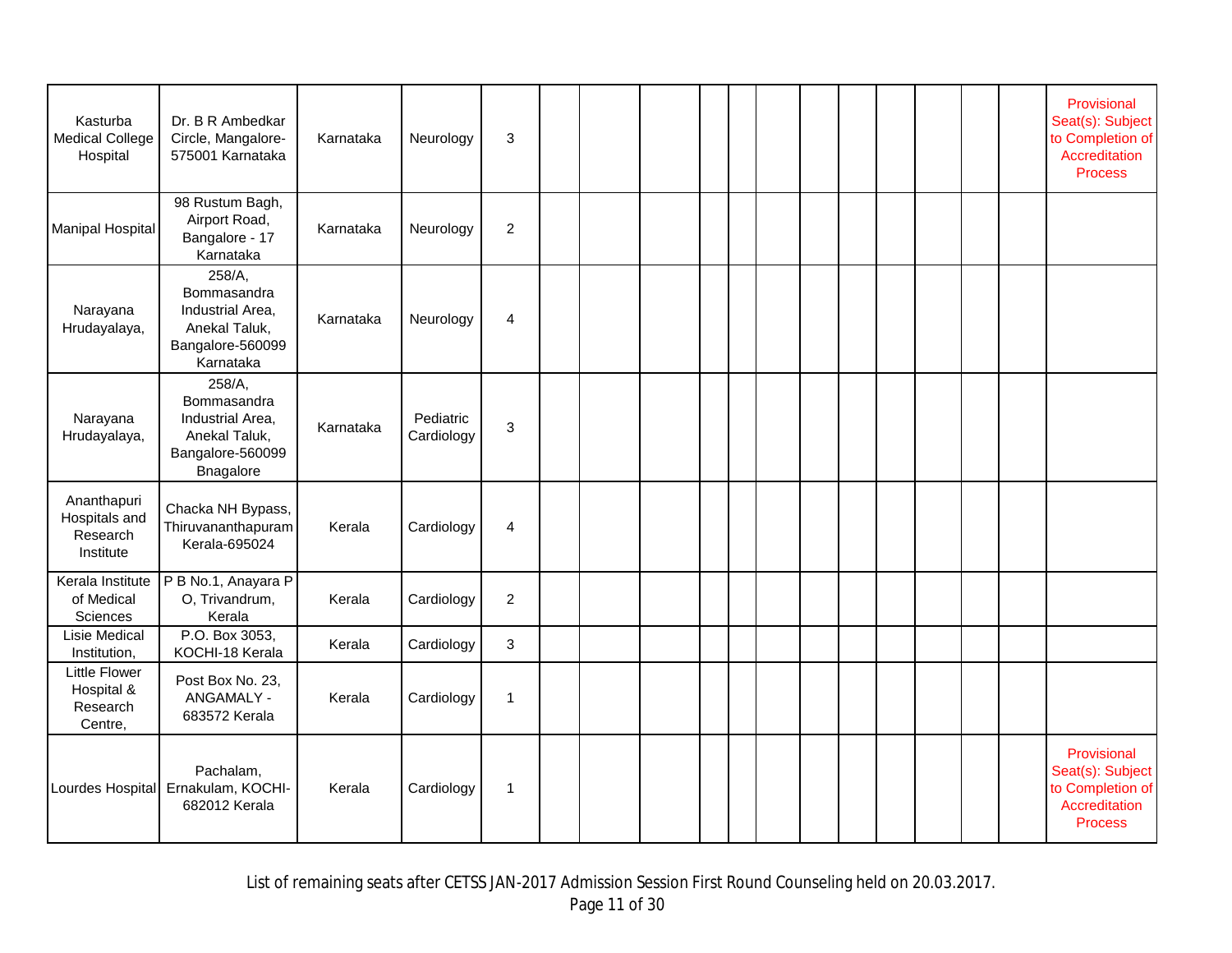| Malabar Institute<br>of Medical<br><b>Sciences</b><br><b>Medical Trust</b> | Mini Bye Pass,<br>Govindapuram P.o,<br>KOZHIKODE-<br>673016 Kerala<br>M. G. Road, KOCHI-                 | Kerala<br>Kerala | Cardiology<br>Cardiology | 4<br>$\overline{2}$ |  |  |  |  |  |  |                                                                                        |
|----------------------------------------------------------------------------|----------------------------------------------------------------------------------------------------------|------------------|--------------------------|---------------------|--|--|--|--|--|--|----------------------------------------------------------------------------------------|
| Hospital<br>Kerala Institute<br>of Medical<br>Sciences                     | 16 Kerala<br>P B No.1, Anayara P<br>O, Trivandrum,<br>Kerala                                             | Kerala           | Gastroenter<br>ology     | $\overline{2}$      |  |  |  |  |  |  | Provisional<br>Seat(s): Subject<br>to Completion of<br>Accreditation<br><b>Process</b> |
| <b>Medical Trust</b><br>Hospital                                           | M. G. Road, KOCHI-<br>16 Kerala                                                                          | Kerala           | Gastroenter<br>ology     | $\mathbf{1}$        |  |  |  |  |  |  |                                                                                        |
| <b>PVS Memorial</b><br>Hospital                                            | Kaloor, Kochi - 17<br>Kerala                                                                             | Kerala           | Gastroenter<br>ology     | $\overline{2}$      |  |  |  |  |  |  |                                                                                        |
| Lakeshore<br>Hospital &<br><b>Research Centre</b>                          | NH 47 - Bye Pass,<br>Nettoor P.O.,<br>Maradu, KOCHI -<br>682040 Kerala                                   | Kerala           | Medical<br>Oncology      | $\sqrt{2}$          |  |  |  |  |  |  |                                                                                        |
| Kerala Institute<br>of Medical<br>Sciences                                 | P B No.1, Anayara P<br>O, Trivandrum,<br>Kerala                                                          | Kerala           | Neonatolog<br>y          | $\overline{2}$      |  |  |  |  |  |  |                                                                                        |
| Ananthapuri<br>Hospitals and<br>Research<br>Institute                      | Chacka NH Bypass,<br>Thiruvananthapuram<br><b>Kerala-695024</b>                                          | Kerala           | Nephrology               | $\mathbf{1}$        |  |  |  |  |  |  |                                                                                        |
| Aster Medcity,                                                             | Kuttisahib Road,<br>Near Kothas Bridge,<br>South Chittoor P.O.,<br>Cheranalloor, Kochi-<br>682027 Kerala | Kerala           | Nephrology               | $\mathbf{1}$        |  |  |  |  |  |  | Provisional<br>Seat(s): Subject<br>to Completion of<br>Accreditation<br><b>Process</b> |
| Kerala Institute<br>of Medical<br>Sciences                                 | P B No.1, Anayara P<br>O, Trivandrum,<br>Kerala                                                          | Kerala           | Nephrology               | $\sqrt{3}$          |  |  |  |  |  |  |                                                                                        |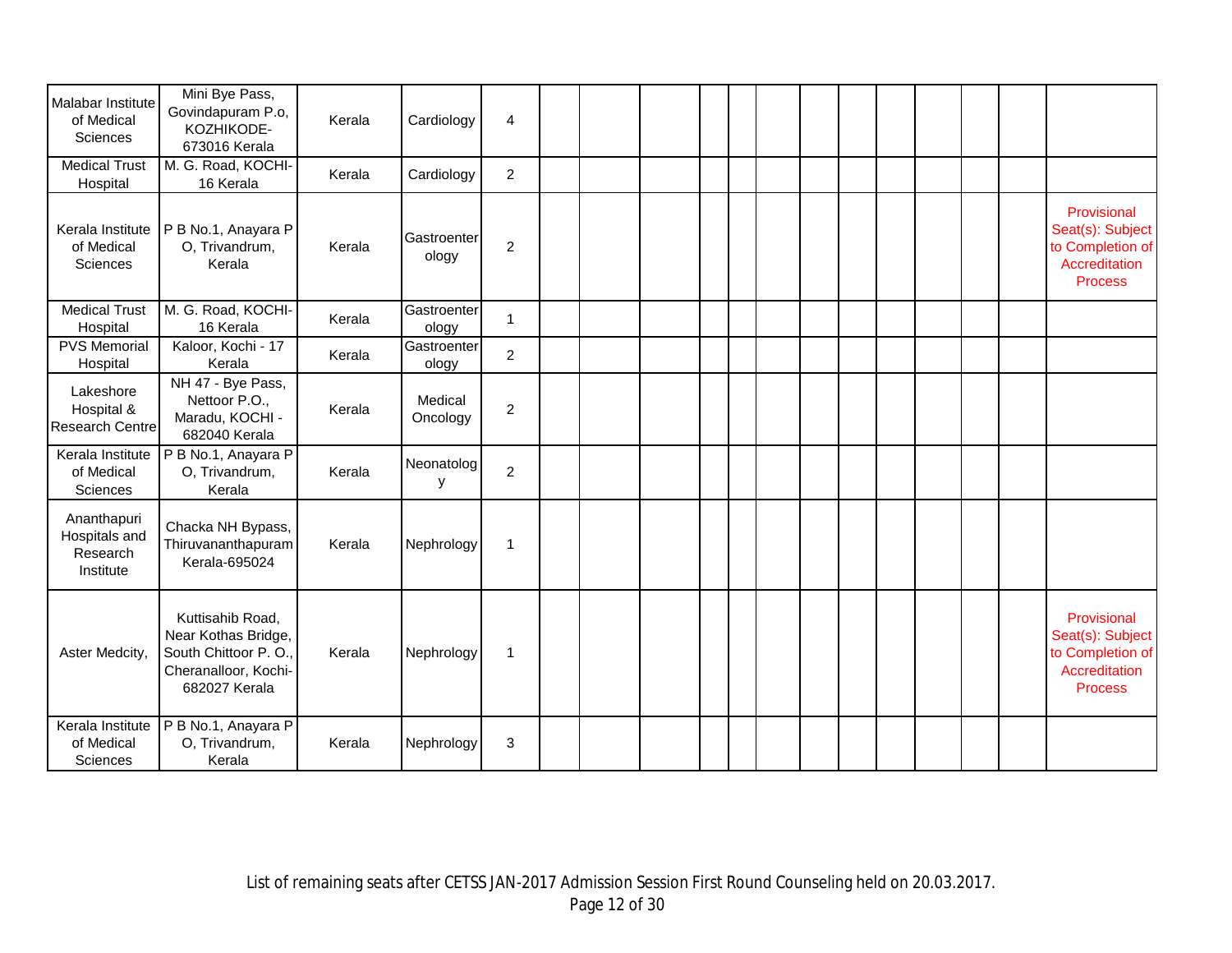| Malabar Institute<br>of Medical<br>Sciences                       | Mini Bye Pass,<br>Govindapuram P.o,<br>Calicut-673016<br>Kerala                       | Kerala            | Nephrology       | $\overline{2}$ |  |  |  |  |  |  | Provisional<br>Seat(s): Subject<br>to Completion of<br>Accreditation<br><b>Process</b> |
|-------------------------------------------------------------------|---------------------------------------------------------------------------------------|-------------------|------------------|----------------|--|--|--|--|--|--|----------------------------------------------------------------------------------------|
| Ananthapuri<br>Hospitals and<br>Research<br>Institute             | Chacka NH Bypass,<br>Thiruvananthapuram<br>Kerala-695024                              | Kerala            | Neuro<br>Surgery | 1              |  |  |  |  |  |  | Provisional<br>Seat(s): Subject<br>to Completion of<br>Accreditation<br><b>Process</b> |
| Malabar Institute<br>of Medical<br>Sciences                       | Mini Bye Pass,<br>Govindapuram P.o,<br>Calicut-673016<br>Kerala                       | Kerala            | Neuro<br>Surgery | 1              |  |  |  |  |  |  | Provisional<br>Seat(s): Subject<br>to Completion of<br>Accreditation<br><b>Process</b> |
| Kerala Institute<br>of Medical<br>Sciences                        | P B No.1, Anayara P<br>O, Trivandrum,<br>Kerala                                       | Kerala            | Neurology        | $\overline{2}$ |  |  |  |  |  |  |                                                                                        |
| Choithram<br>Hospital & Res.<br>Centre                            | Manik Bagh Road,<br>INDORE-14 Madhya<br>Pradesh                                       | Madhya<br>Pradesh | Neurology        | 1              |  |  |  |  |  |  |                                                                                        |
| Asian Heart<br>Institute,                                         | G/N Block, Bandra<br>Kurla Complex,<br>Bandra (East),<br>Mumbai-400051<br>Maharashtra | Maharashtra       | Cardiology       | $\overline{c}$ |  |  |  |  |  |  |                                                                                        |
| Deenanath<br>Mangeshkar<br>Hospital and<br><b>Research Centre</b> | Erandwane, Pune -<br>411004 Maharashtra                                               | Maharashtra       | Cardiology       | $\mathbf{1}$   |  |  |  |  |  |  |                                                                                        |
| Dr. B. Nanavati<br>Hospital                                       | Vivekanand Rd., Vile<br>Parle West, Mumbai-<br>56 Maharashtra                         | Maharashtra       | Cardiology       | $\overline{c}$ |  |  |  |  |  |  |                                                                                        |
| <b>Fortis Hospital</b>                                            | Mulund Goregaon<br>Link Road, Mumbai-<br>400078 Maharashtra                           | Maharashtra       | Cardiology       | $\overline{c}$ |  |  |  |  |  |  |                                                                                        |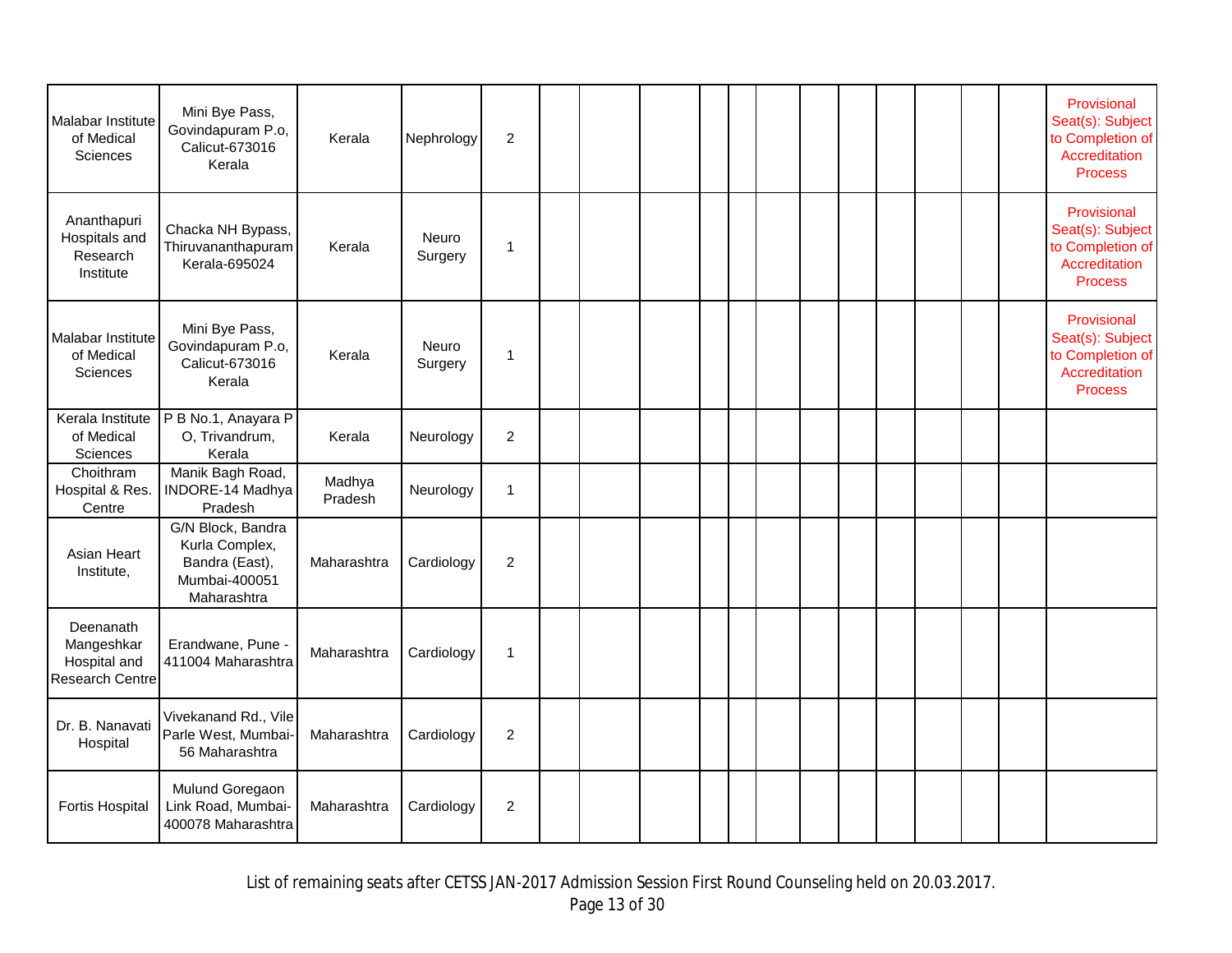| <b>Holy Family</b><br>Hospital                  | St. Andrew's Road,<br>Bandra West,<br>Mumbai-400050<br>Maharashtra                                               | Maharashtra | Cardiology | 3                |  |  |  |  |  |  |                                                                                        |
|-------------------------------------------------|------------------------------------------------------------------------------------------------------------------|-------------|------------|------------------|--|--|--|--|--|--|----------------------------------------------------------------------------------------|
| Jaslok Hospital<br>& Res. Centre                | 15, Deshmukh Marg,<br>Mumbai-26<br>Maharashtra                                                                   | Maharashtra | Cardiology | $\overline{2}$   |  |  |  |  |  |  | Provisional<br>Seat(s): Subject<br>to Completion of<br>Accreditation<br><b>Process</b> |
| Jehangir<br>Hospital                            | 32, Sassoon Road,<br>Pune-411001<br>Maharashtra                                                                  | Maharashtra | Cardiology | $\boldsymbol{2}$ |  |  |  |  |  |  | Provisional<br>Seat(s): Subject<br>to Completion of<br>Accreditation<br><b>Process</b> |
| Lilavati Hospital<br>& Res. Centre              | A-791, Bandra<br>Reclaimation,<br>Bandra West,<br>Mumbai - 50<br>Maharashtra                                     | Maharashtra | Cardiology | 2                |  |  |  |  |  |  |                                                                                        |
| P.D. Hinduja<br>National<br>Hospital            | and Medical<br>Research Centre,<br>Veer Savarkar Marg,<br>Mahim, Mumbai-<br>400016 Maharashtra                   | Maharashtra | Cardiology | $\overline{c}$   |  |  |  |  |  |  |                                                                                        |
| Poona Hospital<br>& Research<br>Centre          | 27 Sadashivpeth,<br>Pune-30<br>Maharashtra                                                                       | Maharashtra | Cardiology | $\mathbf{3}$     |  |  |  |  |  |  |                                                                                        |
| Smt. S R Mehta<br>& Sir KP<br>Cardiac Institute | Plot No-96, Road No-<br>31, Near Gandhi<br>Market, King's Circle,<br>Sion (E), Mumbai-<br>400022,<br>Maharashtra | Maharashtra | Cardiology | $\mathbf{1}$     |  |  |  |  |  |  |                                                                                        |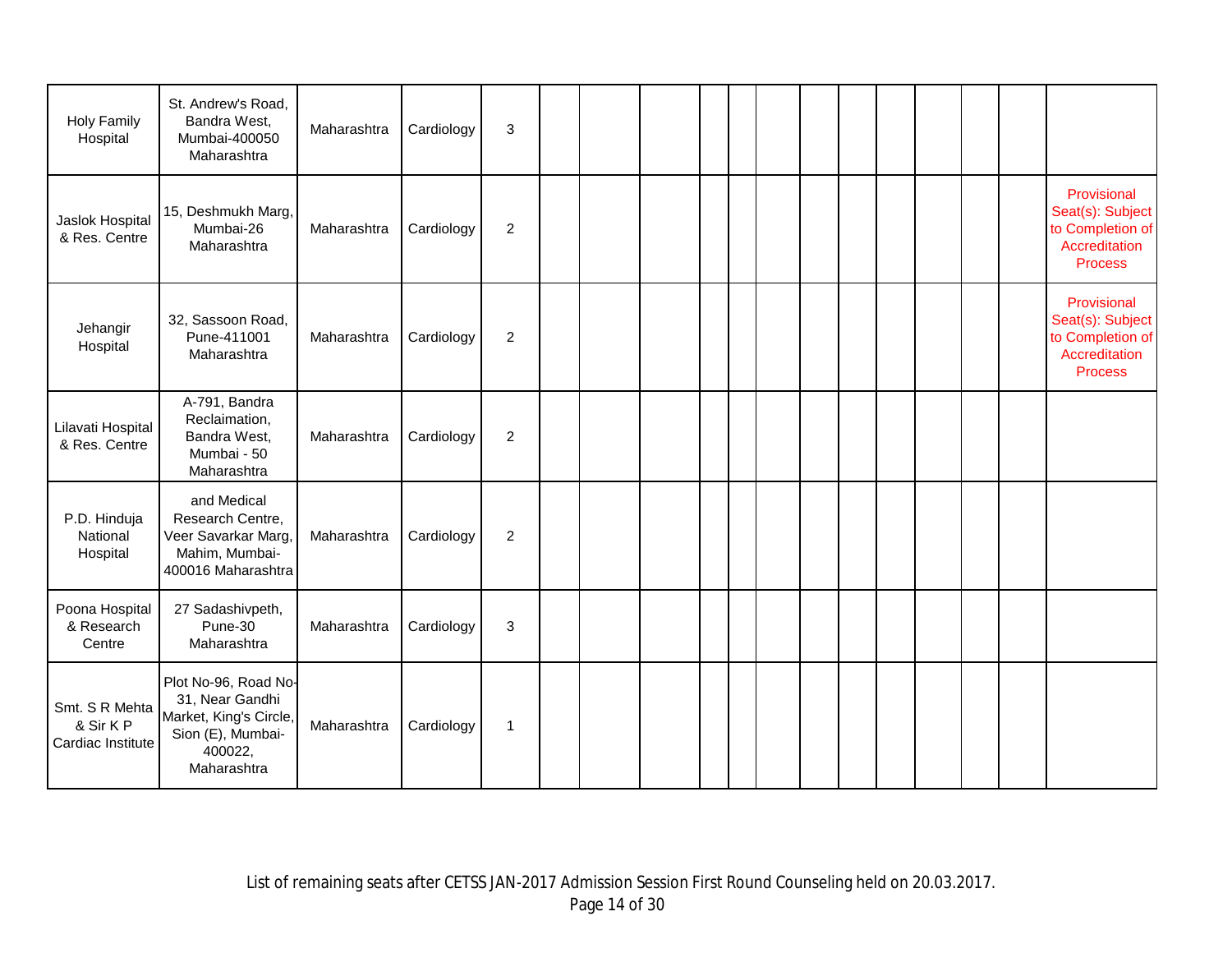| Deenanath<br>Mangeshkar<br>Hospital &<br><b>Research Centre</b> | 8+13/2, Erandwane,<br>Near Mhatre Bridge,<br>Pune - 411004<br>Maharashtra                                                                                                  | Maharashtra | Gastroenter<br>ology | $\mathbf{1}$     |  |  |  |  |  |  | Provisional<br>Seat(s): Subject<br>to Completion of<br>Accreditation<br><b>Process</b> |
|-----------------------------------------------------------------|----------------------------------------------------------------------------------------------------------------------------------------------------------------------------|-------------|----------------------|------------------|--|--|--|--|--|--|----------------------------------------------------------------------------------------|
| <b>Fortis Hospital</b>                                          | Mulund Goregaon<br>Link Road, Mumbai-<br>400078 Maharashtra                                                                                                                | Maharashtra | Gastroenter<br>ology | $\overline{1}$   |  |  |  |  |  |  | Provisional<br>Seat(s): Subject<br>to Completion of<br>Accreditation<br><b>Process</b> |
| <b>Global Hospital</b>                                          | (Super Specialty and<br><b>Transplant Centre)</b><br>35, Dr. E Borges<br>Road, Hospital<br>Avenue, Opp<br>Shirodkar High<br>School, Parel,<br>Mumbai-400012<br>Maharashtra | Maharashtra | Gastroenter<br>ology | $\overline{c}$   |  |  |  |  |  |  | Provisional<br>Seat(s): Subject<br>to Completion of<br>Accreditation<br><b>Process</b> |
| Sahyadri<br>Speciality<br>Hospital                              | 30-C, Erandwane,<br>Karve Road, Pune -<br>411004 Maharashtra                                                                                                               | Maharashtra | Hematology           | $\boldsymbol{2}$ |  |  |  |  |  |  |                                                                                        |
| P.D. Hinduja<br>National<br>Hospital                            | and Medical<br>Research Centre,<br>Veer Savarkar Marg,<br>Mahim, Mumbai-<br>400016 Maharashtra                                                                             | Maharashtra | Medical<br>Oncology  | $\mathbf{1}$     |  |  |  |  |  |  |                                                                                        |
| Prince Aly Khan<br>Hospital                                     | Aga Hall, Nesbit<br>Road, Mazagaon,<br>Mumbai-400010<br>Maharashtra                                                                                                        | Maharashtra | Medical<br>Oncology  | $\overline{2}$   |  |  |  |  |  |  | Provisional<br>Seat(s): Subject<br>to Completion of<br>Accreditation<br><b>Process</b> |
| K.E.M. Hospital,                                                | 489, Rasta Peth,<br>Sardar Moodliar<br>Road, Pune-411011<br>Maharashtra                                                                                                    | Maharashtra | Neonatolog<br>y      | $\overline{c}$   |  |  |  |  |  |  |                                                                                        |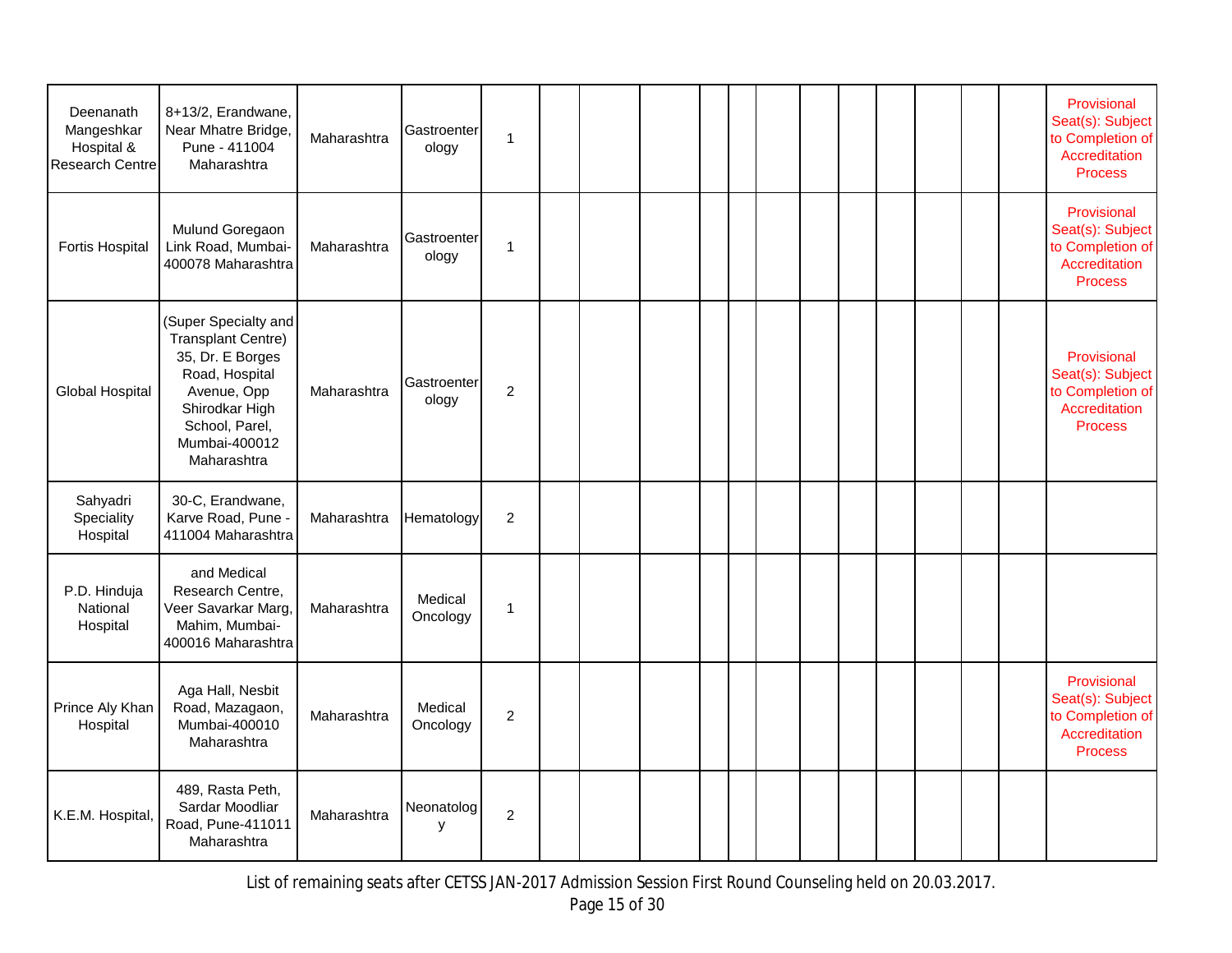| Surya Children's<br>Medicare                                                    | (Formerly Surya<br>Children's Hospital)<br>Junction of S V Road<br>& Dattatray Road,<br>Santacruz (West),<br>Mumbai- 400054<br>Maharashtra                                 | Maharashtra | Neonatolog<br>y | $\overline{2}$   |  |  |  |  |  |  |                                                                                        |
|---------------------------------------------------------------------------------|----------------------------------------------------------------------------------------------------------------------------------------------------------------------------|-------------|-----------------|------------------|--|--|--|--|--|--|----------------------------------------------------------------------------------------|
| Aditya Birla<br>Memorial<br>Hospital                                            | P.O. Chinchwad,<br>Pune-411033<br>Maharashtra                                                                                                                              | Maharashtra | Nephrology      | $\mathbf{1}$     |  |  |  |  |  |  |                                                                                        |
| <b>Global Hospital</b>                                                          | (Super Specialty and<br><b>Transplant Centre)</b><br>35, Dr. E Borges<br>Road, Hospital<br>Avenue, Opp<br>Shirodkar High<br>School, Parel,<br>Mumbai-400012<br>Maharashtra | Maharashtra | Nephrology      | $\mathbf{1}$     |  |  |  |  |  |  | Provisional<br>Seat(s): Subject<br>to Completion of<br>Accreditation<br><b>Process</b> |
| K.E.M. Hospital,                                                                | 489, Rasta Peth,<br>Sardar Moodliar<br>Road, Pune-411011<br>Maharashtra                                                                                                    | Maharashtra | Nephrology      | $\overline{2}$   |  |  |  |  |  |  |                                                                                        |
| Kokilaben<br>Dhirubhai<br>Ambani Hospital<br>& Medical<br>Research<br>Institute | Achyutrao<br>Patwardhan Marg, 4<br>Bunglows, Andheri<br>$(w)$ , Mumbai-51<br>Maharashtra                                                                                   | Maharashtra | Nephrology      | $\mathbf{1}$     |  |  |  |  |  |  |                                                                                        |
| Deenanath<br>Mangeshkar<br>Hospital &<br>Research Centre                        | 8+13/2, Erandwane,<br>Near Mhatre Bridge,<br>Pune - 411004<br>Maharashtra                                                                                                  | Maharashtra | Neurology       | $\mathbf{1}$     |  |  |  |  |  |  | Provisional<br>Seat(s): Subject<br>to Completion of<br>Accreditation<br><b>Process</b> |
| <b>Fortis Hospital</b>                                                          | Mulund Goregaon<br>Link Road, Mumbai-<br>400078 Maharashtra                                                                                                                | Maharashtra | Neurology       | $\boldsymbol{2}$ |  |  |  |  |  |  |                                                                                        |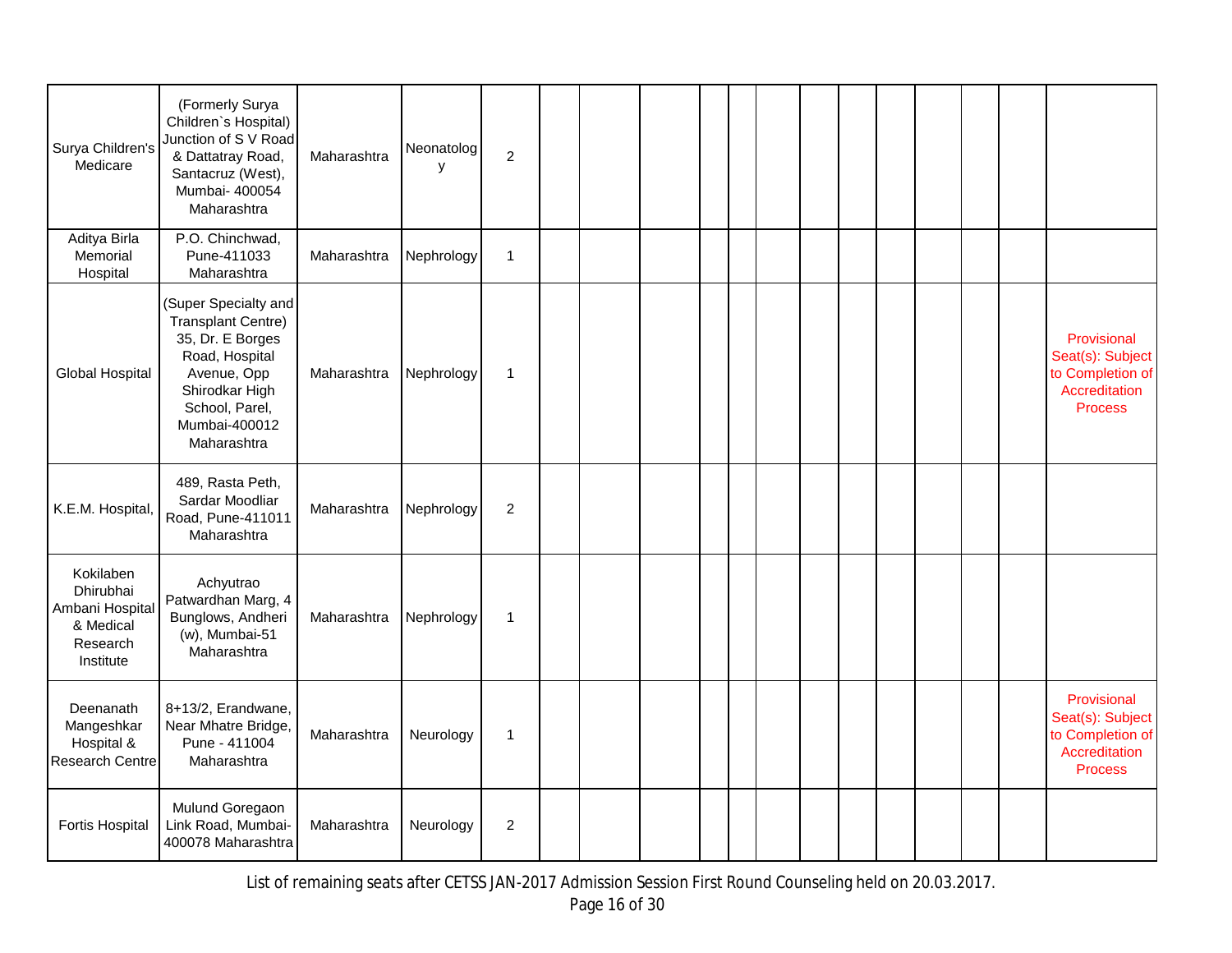| Jaslok Hospital<br>& Res. Centre                                                | 15, Deshmukh Marg,<br>Mumbai-26<br>Maharashtra                                                 | Maharashtra | Neurology               | 1              |  |  |  |  |  |  |                                                                                        |
|---------------------------------------------------------------------------------|------------------------------------------------------------------------------------------------|-------------|-------------------------|----------------|--|--|--|--|--|--|----------------------------------------------------------------------------------------|
| Kokilaben<br>Dhirubhai<br>Ambani Hospital<br>& Medical<br>Research<br>Institute | Achyutrao<br>Patwardhan Marg, 4<br>Bunglows, Andheri<br>$(w)$ , Mumbai-51<br>Maharashtra       | Maharashtra | Neurology               | $\overline{2}$ |  |  |  |  |  |  | Provisional<br>Seat(s): Subject<br>to Completion of<br>Accreditation<br><b>Process</b> |
| P.D. Hinduja<br>National<br>Hospital                                            | and Medical<br>Research Centre,<br>Veer Savarkar Marg,<br>Mahim, Mumbai-<br>400016 Maharashtra | Maharashtra | Neurology               | 3              |  |  |  |  |  |  | Provisional<br>Seat(s): Subject<br>to Completion of<br>Accreditation<br><b>Process</b> |
| Poona Hospital<br>& Research<br>Centre                                          | 27 Sadashivpeth,<br>Pune-30<br>Maharashtra                                                     | Maharashtra | Neurology               | $\sqrt{2}$     |  |  |  |  |  |  |                                                                                        |
| Sahyadri<br>Speciality<br>Hospital                                              | 30-C, Erandwane,<br>Karve Road, Pune -<br>411004 Maharashtra                                   | Maharashtra | Neurology               | 3              |  |  |  |  |  |  |                                                                                        |
| Kokilaben<br>Dhirubhai<br>Ambani Hospital<br>& Medical<br>Research<br>Institute | Achyutrao<br>Patwardhan Marg, 4<br>Bunglows, Andheri<br>$(w)$ , Mumbai-51<br>Maharashtra       | Maharashtra | Pediatric<br>Cardiology | 1              |  |  |  |  |  |  |                                                                                        |
| Apollo Hospital                                                                 | Plot No. 251 Sainik<br>School Road Unit-<br>15, Bhubaneshwar<br>Orissa-751005                  | Orissa      | Cardiology              | $\overline{1}$ |  |  |  |  |  |  |                                                                                        |
| <b>Fortis Hospital</b>                                                          | Sector-62, Phase-<br>VIII, Mohali-160062<br>Punjab                                             | Punjab      | Cardiology              | 3              |  |  |  |  |  |  |                                                                                        |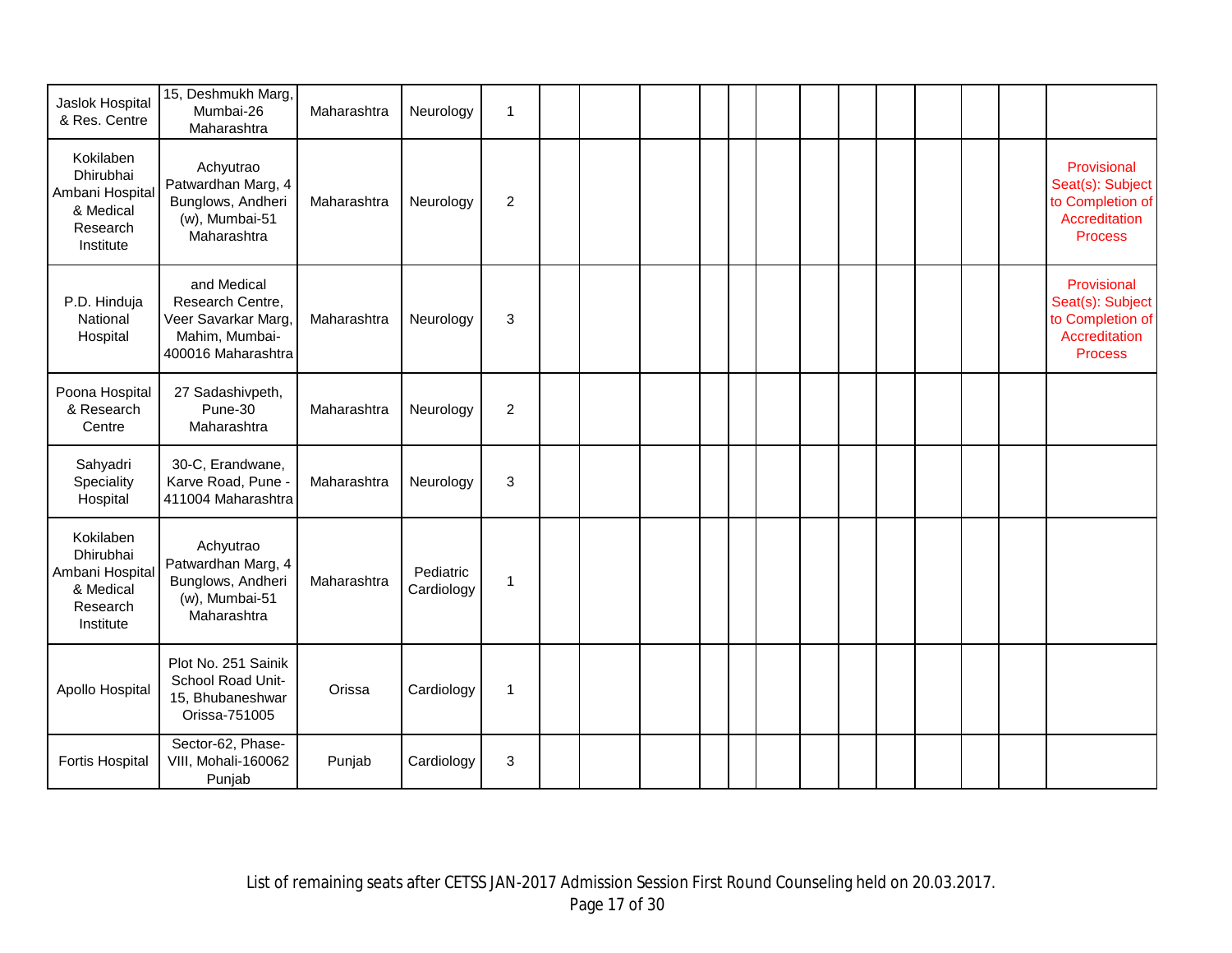| Max Super<br>Specialty<br>Hospital            | A Unit of Hometrail<br>Estate Pvt Ltd. Civil<br><b>Hospital Premises</b><br>Phase - VI, Mohali-<br>160055 Punjab | Punjab    | Cardiology           | $\mathbf{1}$   |  |  |  |  |  |  |                                                                                        |
|-----------------------------------------------|------------------------------------------------------------------------------------------------------------------|-----------|----------------------|----------------|--|--|--|--|--|--|----------------------------------------------------------------------------------------|
| <b>Fortis Hospital</b>                        | Sector-62, Phase-<br>VIII, Mohali-160062<br>Punjab                                                               | Punjab    | Gastroenter<br>ology | $\overline{c}$ |  |  |  |  |  |  | Provisional<br>Seat(s): Subject<br>to Completion of<br>Accreditation<br><b>Process</b> |
| Max Super<br>Specialty<br>Hospital            | A Unit of Hometrail<br>Estate Pvt Ltd. Civil<br><b>Hospital Premises</b><br>Phase - VI, Mohali-<br>160055 Punjab | Punjab    | Nephrology           | $\mathbf{1}$   |  |  |  |  |  |  | Provisional<br>Seat(s): Subject<br>to Completion of<br>Accreditation<br><b>Process</b> |
| Satguru Pratap<br>Singh Apollo<br>Hospital    | Sherpur Chowk,<br>Ludhiana -141003<br>Punjab                                                                     | Punjab    | Neurology            | 1              |  |  |  |  |  |  | Provisional<br>Seat(s): Subject<br>to Completion of<br>Accreditation<br><b>Process</b> |
| Amandeep<br>Hospital                          | G.T.Road, Model<br>Town, Amritsar<br>Punjab                                                                      | Punjab    | Plastic<br>Surgery   | 1              |  |  |  |  |  |  |                                                                                        |
| Santokbha<br>Durlabji<br>Memorial<br>Hospital | Bhawani Singh<br>Marg, JAIPUR - 15<br>Rajasthan                                                                  | Rajasthan | Cardiology           | 1              |  |  |  |  |  |  | Provisional<br>Seat(s): Subject<br>to Completion of<br>Accreditation<br><b>Process</b> |
| <b>Fortis Escorts</b><br>Hospital             | Jawahar Lal Nehru<br>Marg, Malviya<br>Nagar, Jaipur-<br>302017 Rajasthan                                         | Rajasthan | Gastroenter<br>ology | 1              |  |  |  |  |  |  | Provisional<br>Seat(s): Subject<br>to Completion of<br>Accreditation<br><b>Process</b> |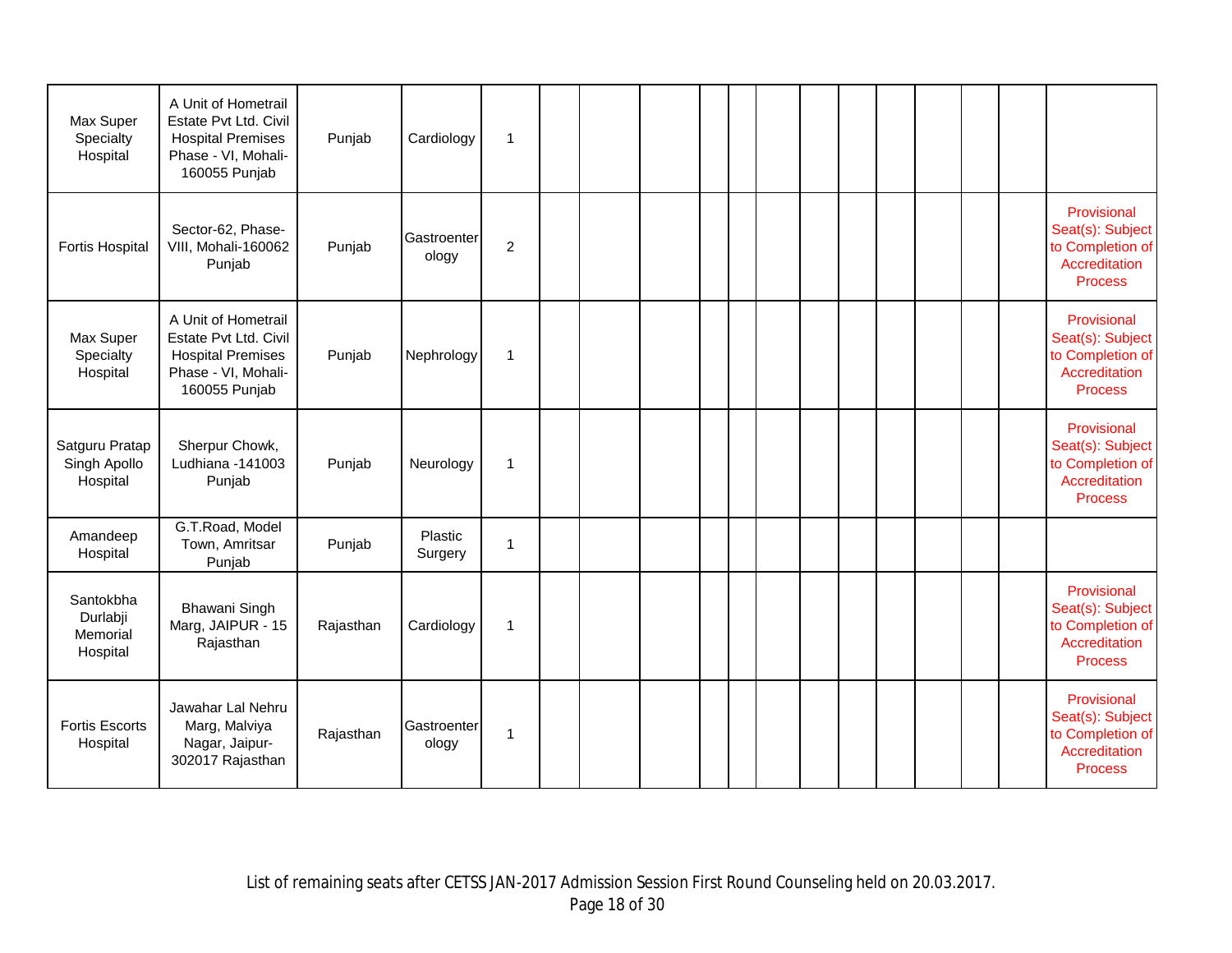| Bhagwan<br>Mahavir Cancer<br>Hospital &<br><b>Research Centre</b> | Jawahar Lal Nehru<br>Marg, Jaipur-302017<br>Rajasthan                                                                                                                     | Rajasthan         | Medical<br>Oncology           | $\mathbf{1}$   |  |  |  |  |  |  |                                                                                        |
|-------------------------------------------------------------------|---------------------------------------------------------------------------------------------------------------------------------------------------------------------------|-------------------|-------------------------------|----------------|--|--|--|--|--|--|----------------------------------------------------------------------------------------|
| Santokbha<br>Durlabji<br>Memorial<br>Hospital                     | Bhawani Singh<br>Marg, JAIPUR - 15<br>Rajasthan                                                                                                                           | Rajasthan         | Neurology                     | $\sqrt{3}$     |  |  |  |  |  |  |                                                                                        |
| Southern<br>Railway HQ<br>Hospital                                | Aynavaram,<br>Perumbur, CHENNAI-<br>23 Tamil Nadu                                                                                                                         | <b>Tamil Nadu</b> | Cardio<br>Thoracic<br>Surgery | $\overline{c}$ |  |  |  |  |  |  |                                                                                        |
| Apollo Hospital                                                   | 21Greams lane, Off<br>Greams Rd, Chennai<br>- 06 Tamil Nadu                                                                                                               | <b>Tamil Nadu</b> | Cardiology                    | $\overline{4}$ |  |  |  |  |  |  |                                                                                        |
| Apollo Super<br>Specialty<br>Hospital                             | Lake View Road, KK<br>Nagar, MADURAI-28<br><b>Tamil Nadu</b>                                                                                                              | <b>Tamil Nadu</b> | Cardiology                    | $\sqrt{2}$     |  |  |  |  |  |  | Provisional<br>Seat(s): Subject<br>to Completion of<br>Accreditation<br><b>Process</b> |
| <b>Frontier Lifeline</b><br>Hospital                              | <b>International Centre</b><br>for Cardio Thoracic<br>& Vascular<br>Diseases, R-30-C,<br>Ambattur Industrial<br>Estate Road,<br>Mogappair, Chennai-<br>600 101 Tamil Nadu | <b>Tamil Nadu</b> | Cardiology                    | $\mathbf{1}$   |  |  |  |  |  |  |                                                                                        |
| Naidu Memorial<br>Hospital                                        | G. Kuppuswamy Pappanaickenpalaya<br>n COIMBATORE -<br>37 Tamil Nadu                                                                                                       | <b>Tamil Nadu</b> | Cardiology                    | 4              |  |  |  |  |  |  | Provisional<br>Seat(s): Subject<br>to Completion of<br>Accreditation<br><b>Process</b> |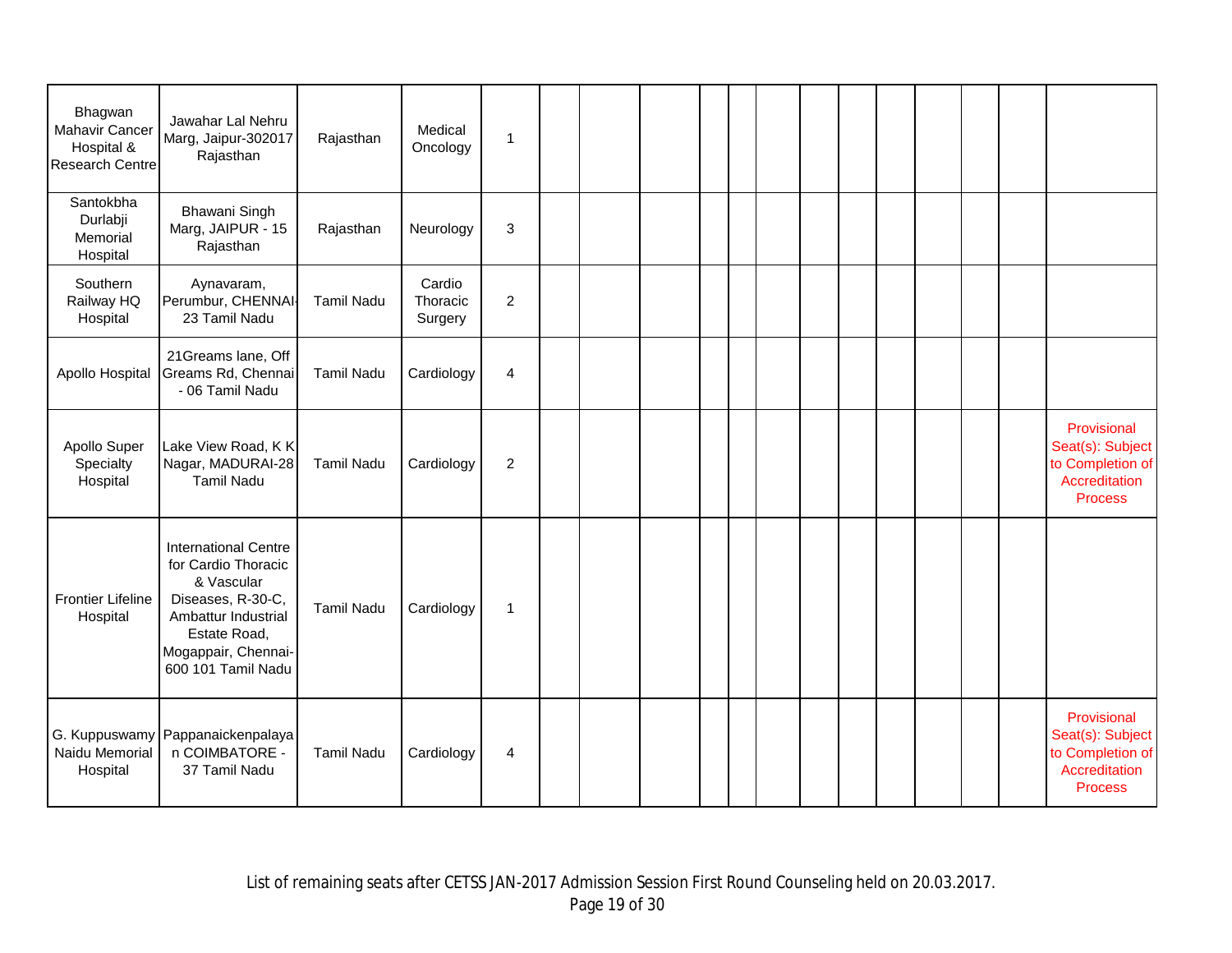| K.G. Hospital &<br>PG Medical<br>Institute       | No.5, Arts College<br>Rd, COIMBATORE-<br>18 Tamil Nadu                                          | <b>Tamil Nadu</b> | Cardiology           | $\overline{1}$ |  |  |  |  |  |  | Provisional<br>Seat(s): Subject<br>to Completion of<br>Accreditation<br><b>Process</b> |
|--------------------------------------------------|-------------------------------------------------------------------------------------------------|-------------------|----------------------|----------------|--|--|--|--|--|--|----------------------------------------------------------------------------------------|
| Kovai Medical<br>Centre,                         | Post Box No. 3209,<br>Avinashi Road, Civil<br>Arodrom Post,<br>COIMBATORE-<br>641014 Tamil Nadu | <b>Tamil Nadu</b> | Cardiology           | $\overline{2}$ |  |  |  |  |  |  | Provisional<br>Seat(s): Subject<br>to Completion of<br>Accreditation<br><b>Process</b> |
| <b>Madras Medical</b><br><b>Mission Hospital</b> | 4A Dr Jayalalitha<br>Ngr, Mogappair<br>CHENNAI -600037<br><b>Tamil Nadu</b>                     | <b>Tamil Nadu</b> | Cardiology           | $\mathbf{3}$   |  |  |  |  |  |  |                                                                                        |
| Southern<br>Railway HQ<br>Hospital               | Aynavaram,<br>Perumbur, CHENNAI-<br>23 Tamil Nadu                                               | <b>Tamil Nadu</b> | Cardiology           | $\overline{2}$ |  |  |  |  |  |  |                                                                                        |
| Vadamalayan<br>Hospital,                         | 15, Jawahar Road,<br>Chokkikulam,<br>Madurai-625002<br><b>Tamil Nadu</b>                        | <b>Tamil Nadu</b> | Cardiology           | $\mathbf{1}$   |  |  |  |  |  |  | Provisional<br>Seat(s): Subject<br>to Completion of<br>Accreditation<br><b>Process</b> |
| Vijaya Hospital                                  | 180 NSK Road,<br>Vadapalani,<br>CHENNAI -26 Tamil<br>Nadu                                       | <b>Tamil Nadu</b> | Cardiology           | 3              |  |  |  |  |  |  | Provisional<br>Seat(s): Subject<br>to Completion of<br>Accreditation<br><b>Process</b> |
| <b>GEM Hospital</b><br>and Research<br>Centre    | 45-A, Pankaja Mill<br>Road,<br>Ramanathapuram,<br>COIMBATORE:<br>641045 Tamil Nadu              | <b>Tamil Nadu</b> | Gastroenter<br>ology | $\overline{2}$ |  |  |  |  |  |  |                                                                                        |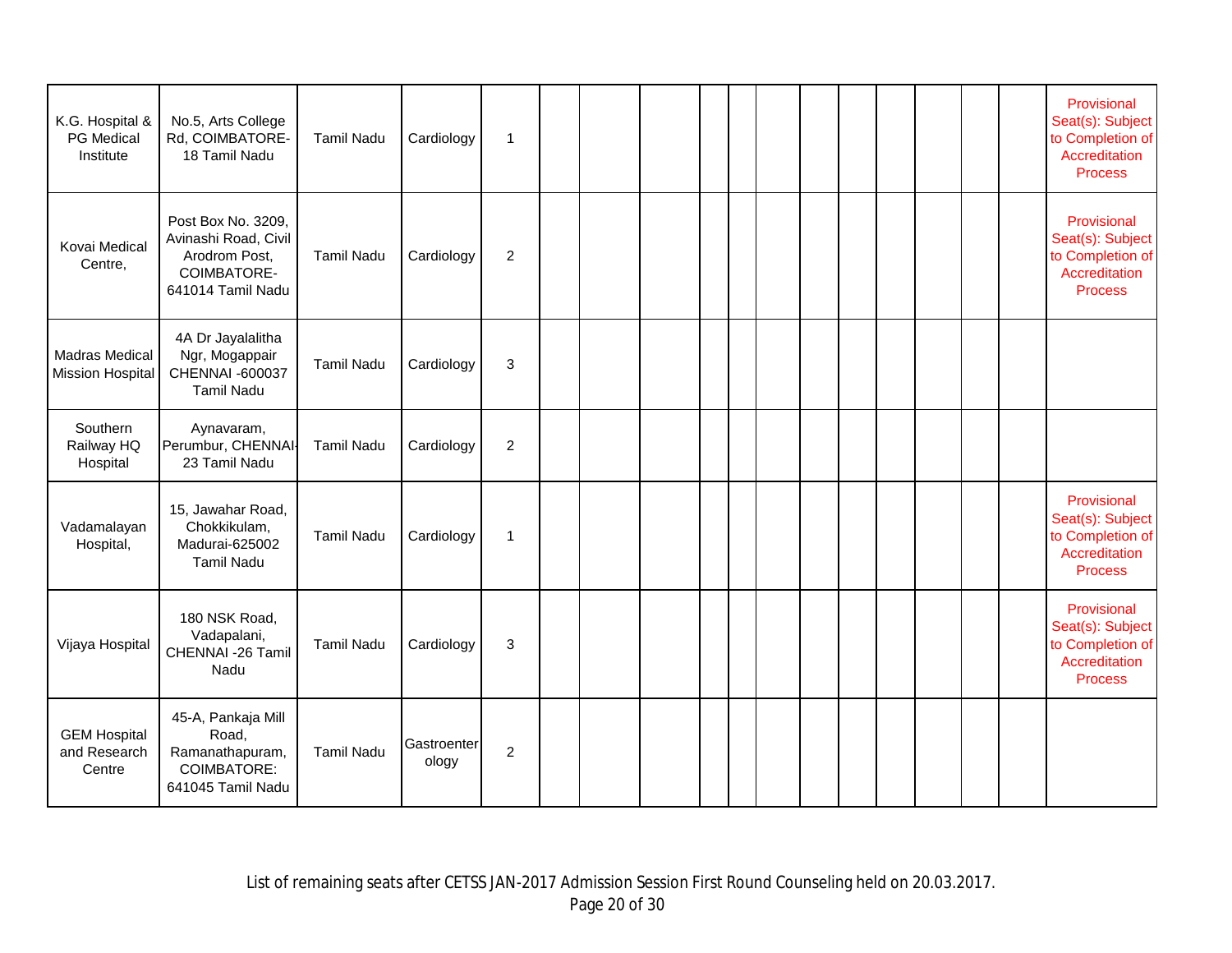| <b>Global Hospitals</b><br>and Health City         | (A unit of<br>Ravindernath GE<br>Medical Associate<br>Pvt Ltd) No-439,<br>Cheran Nagar,<br>Perumbakkam,<br>Chennai-600100<br><b>Tamil Nadu</b> | <b>Tamil Nadu</b> | Gastroenter<br>ology | 1              |  |  |  |  |  |  |                                                                                        |
|----------------------------------------------------|------------------------------------------------------------------------------------------------------------------------------------------------|-------------------|----------------------|----------------|--|--|--|--|--|--|----------------------------------------------------------------------------------------|
| M.I.O.T. Hospital                                  | 4/112, Mt-<br>Poonamallee Rd,<br>Manapakkam,<br>CHENNAI-89 Tamil<br>Nadu                                                                       | Tamil Nadu        | Gastroenter<br>ology | $\overline{c}$ |  |  |  |  |  |  | Provisional<br>Seat(s): Subject<br>to Completion of<br>Accreditation<br><b>Process</b> |
| <b>Apollo Specialty</b><br>Hospital                | Padma Complex,<br>320 Mount Road,<br>Chennai - 35 Tamil<br>Nadu                                                                                | <b>Tamil Nadu</b> | Medical<br>Oncology  | $\mathbf 1$    |  |  |  |  |  |  |                                                                                        |
| Kanchi Kamakoti<br><b>Childs Trust</b><br>Hospital | 12A, Nageswara<br>Road,<br>Nungambakkam,<br>CHENNAI - 34 Tamil<br>Nadu                                                                         | <b>Tamil Nadu</b> | Neonatolog<br>у      | $\overline{2}$ |  |  |  |  |  |  |                                                                                        |
| Mehta<br>Children's<br>Hospital                    | (Formerly Known as<br>Dr. Mehta's Hospital)<br>2, McNichols Road,<br>3rd Lane, Chetpet,<br>Chennai-600031<br><b>Tamil Nadu</b>                 | <b>Tamil Nadu</b> | Neonatolog<br>y      | $\overline{c}$ |  |  |  |  |  |  |                                                                                        |
| Apollo Hospital                                    | 21 Greams lane, Off<br>Greams Rd, Chennai<br>- 06 Tamil Nadu                                                                                   | <b>Tamil Nadu</b> | Nephrology           | $\overline{2}$ |  |  |  |  |  |  |                                                                                        |
| K.G. Hospital &<br>PG Medical<br>Institute         | No.5, Arts College<br>Rd, COIMBATORE-<br>18 Tamil Nadu                                                                                         | <b>Tamil Nadu</b> | Nephrology           | $\mathbf{1}$   |  |  |  |  |  |  |                                                                                        |
| M.I.O.T. Hospital                                  | 4/112, Mt-<br>Poonamallee Rd,<br>Manapakkam,<br>CHENNAI-89 Tamil<br>Nadu                                                                       | <b>Tamil Nadu</b> | Nephrology           | $\overline{2}$ |  |  |  |  |  |  |                                                                                        |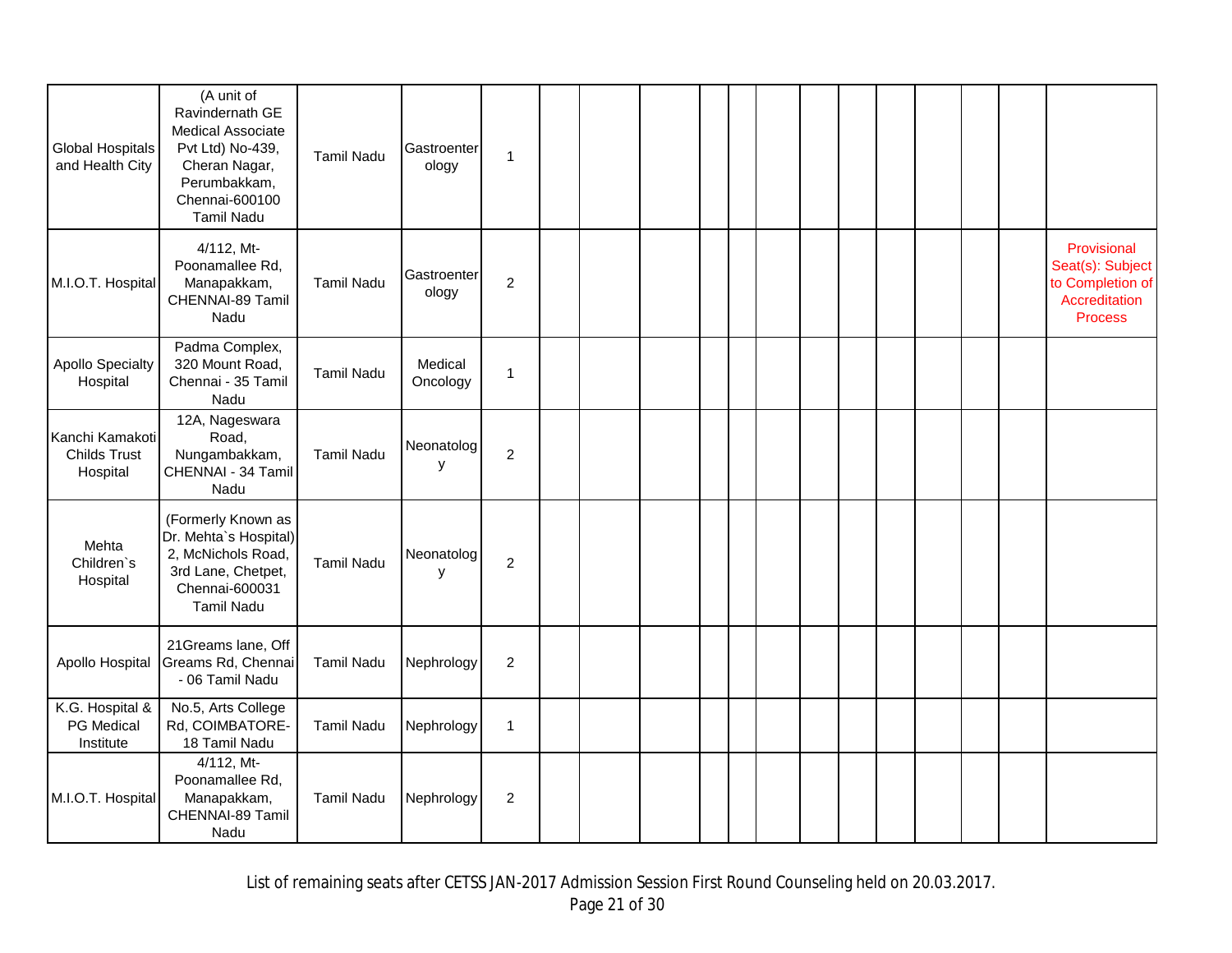| Meenakshi<br>Mission Hosp. &<br>Res. Centre     | Lake Area, Melur<br>Road, MADURAI-<br>625107 Tamil Nadu                              | <b>Tamil Nadu</b> | Nephrology                    | $\mathbf{1}$   |  |  |  |  |  |  |                                                                                        |
|-------------------------------------------------|--------------------------------------------------------------------------------------|-------------------|-------------------------------|----------------|--|--|--|--|--|--|----------------------------------------------------------------------------------------|
| Apollo Hospital                                 | 21Greams lane, Off<br>Greams Rd, Chennai<br>- 06 Tamil Nadu                          | <b>Tamil Nadu</b> | Neurology                     | $\overline{c}$ |  |  |  |  |  |  |                                                                                        |
| Apollo Hospital                                 | 21Greams lane, Off<br>Greams Rd, Chennai<br>- 06 Tamil Nadu                          | <b>Tamil Nadu</b> | Pediatric<br>Cardiology       | $\overline{2}$ |  |  |  |  |  |  |                                                                                        |
| Madras Medical<br>Mission Hospital              | 4A Dr Jayalalitha<br>Ngr, Mogappair<br>CHENNAI -600037<br><b>Tamil Nadu</b>          | <b>Tamil Nadu</b> | Pediatric<br>Cardiology       | $\overline{2}$ |  |  |  |  |  |  |                                                                                        |
| Ganga Medical<br>Centre &<br>Hospital Pvt. Ltd. | 313, Mettupalayam<br>Road, Coimbatore-<br>641043                                     | <b>Tamil Nadu</b> | Plastic<br>Surgery            | $\mathbf{1}$   |  |  |  |  |  |  |                                                                                        |
| <b>Global Hospitals</b><br>Ltd.,                | 6-1-1070/1 to 4,<br>Lakdi-Ka-Pool,<br>Hyderabad-4<br>Telangana                       | Telangana         | Cardio<br>Thoracic<br>Surgery | $\overline{4}$ |  |  |  |  |  |  |                                                                                        |
| Krishna Institute<br>of Medical<br>Sciences     | 1-8-31/1, Minister<br>Road,<br>Secunderabad -<br>500003 Telangana                    | Telangana         | Cardio<br>Thoracic<br>Surgery | $\mathbf{1}$   |  |  |  |  |  |  | Provisional<br>Seat(s): Subject<br>to Completion of<br>Accreditation<br><b>Process</b> |
| <b>STAR</b><br><b>HOSPITAL</b>                  | 8-2-596/5, RD. NO-<br>10 BANJARA HILLS<br>HYDERABAD-500<br>034 Telangana             | Telangana         | Cardio<br>Thoracic<br>Surgery | $\mathbf{1}$   |  |  |  |  |  |  |                                                                                        |
| SunShine<br>Hospitals                           | 1-7-201 to 205 PG<br>Road, Beside<br>Paradise Hotel,<br>Secunderabad-03<br>Telangana | Telangana         | Cardio<br>Thoracic<br>Surgery | $\overline{c}$ |  |  |  |  |  |  | Provisional<br>Seat(s): Subject<br>to Completion of<br>Accreditation<br><b>Process</b> |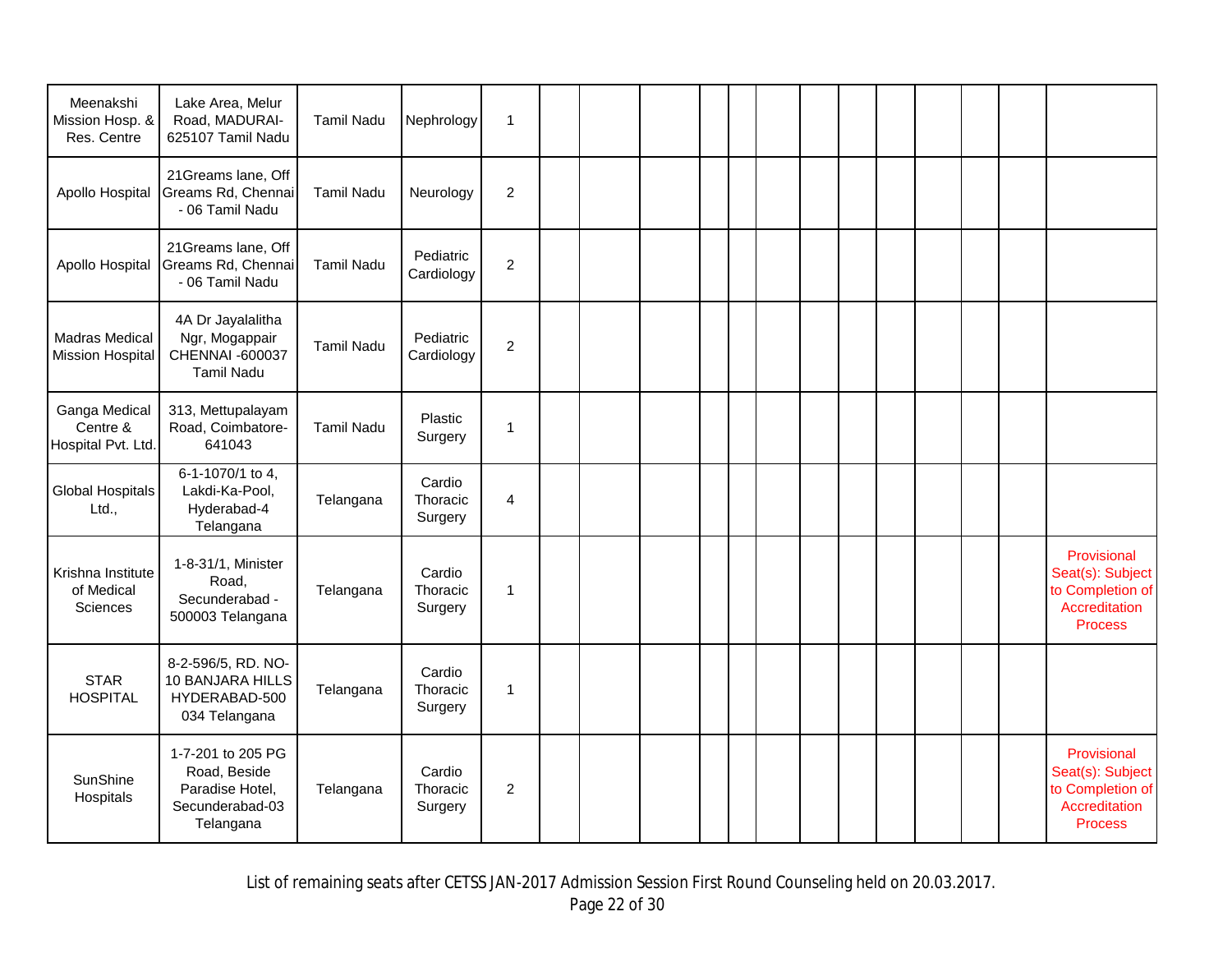| Apollo Hospital                             | Room No. 306,<br>Office of the Director<br>of Medical Education<br>Jubilee Hills,<br>Hyderabad-500033,<br>Telangana | Telangana | Cardiology | 3              |  |  |  |  |  |  |                                                                                        |
|---------------------------------------------|---------------------------------------------------------------------------------------------------------------------|-----------|------------|----------------|--|--|--|--|--|--|----------------------------------------------------------------------------------------|
| Care Hospital                               | Road No. 1, Banjara<br>Hills, Hyderabad - 34<br>Telangana                                                           | Telangana | Cardiology | $\overline{c}$ |  |  |  |  |  |  | Provisional<br>Seat(s): Subject<br>to Completion of<br>Accreditation<br><b>Process</b> |
| Global Hospital                             | 6-1-1070, Lakdi-Ka-<br>Pool, Hyderabad-4<br>Telangana                                                               | Telangana | Cardiology | $\mathbf{1}$   |  |  |  |  |  |  | Provisional<br>Seat(s): Subject<br>to Completion of<br>Accreditation<br><b>Process</b> |
| Kamineni<br>Hospital                        | L. B. Nagar,<br>Hyderabad -500068<br>Telangana                                                                      | Telangana | Cardiology | $\mathbf{1}$   |  |  |  |  |  |  |                                                                                        |
| Krishna Institute<br>of Medical<br>Sciences | 1-8-31/1, Minister<br>Road,<br>Secunderabad -<br>500003 Telangana                                                   | Telangana | Cardiology | $\overline{2}$ |  |  |  |  |  |  |                                                                                        |
| MaxCure<br>Hospital                         | (Formerly- Mediciti<br>Hospital) 5-9-22<br>Secretariat Road,<br>Hyderabad - 500063<br>Telangana                     | Telangana | Cardiology | 3              |  |  |  |  |  |  |                                                                                        |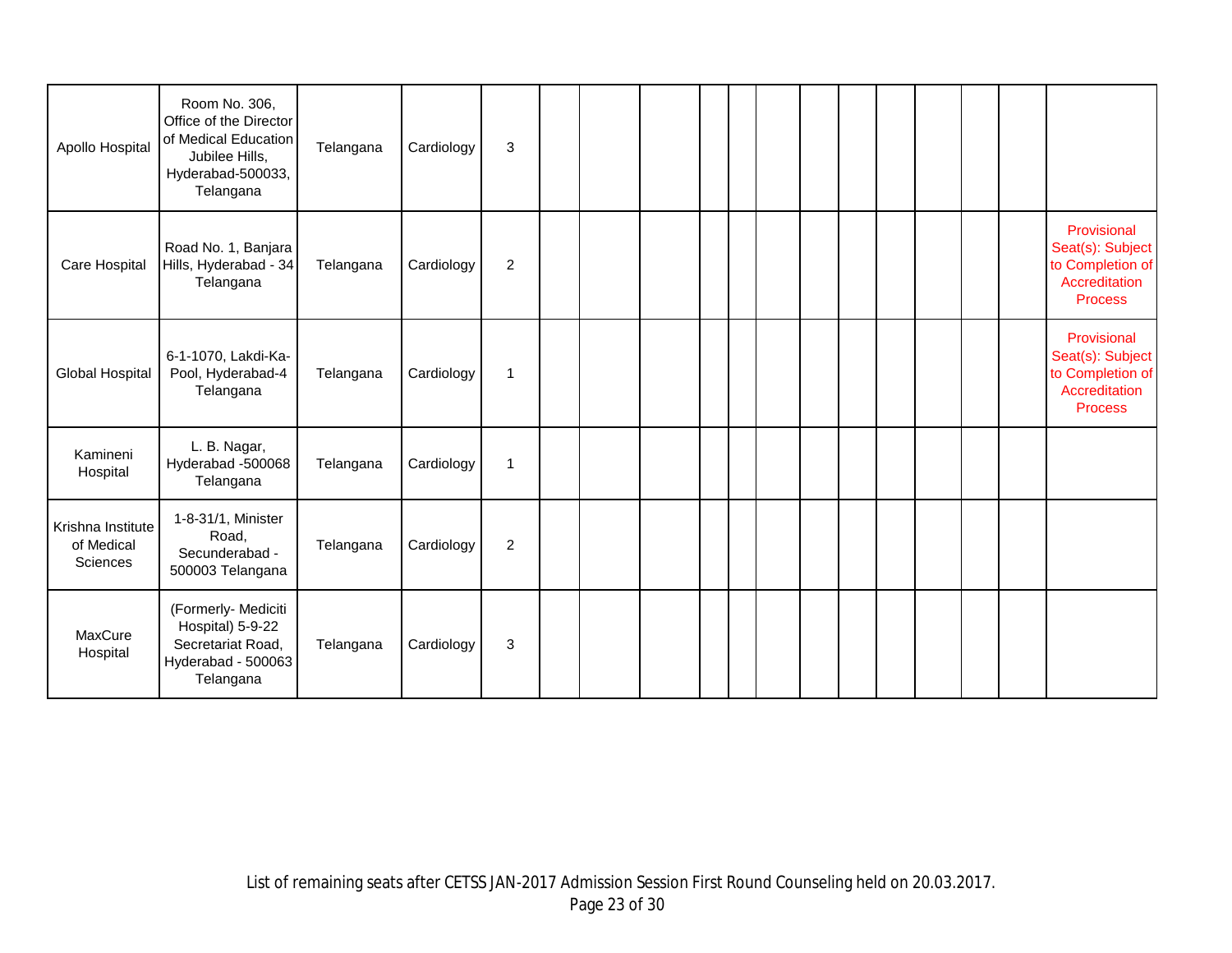| Prime Hospital                          | (A Unit of Sri<br>Sainatha Multi<br>Specialty Hospital)<br>Plot No. 2 and 4,<br><b>Behind Mitrivanam</b><br>Building, Ameerpet,<br>Hyderabad - 500038<br>Telangana | Telangana | Cardiology           | $\overline{2}$ |  |  |  |  |  |  | Provisional<br>Seat(s): Subject<br>to Completion of<br>Accreditation<br><b>Process</b> |
|-----------------------------------------|--------------------------------------------------------------------------------------------------------------------------------------------------------------------|-----------|----------------------|----------------|--|--|--|--|--|--|----------------------------------------------------------------------------------------|
| <b>STAR</b><br><b>HOSPITAL</b>          | 8-2-596/5, RD. NO-<br>10 BANJARA HILLS<br>HYDERABAD-500<br>034 Telangana                                                                                           | Telangana | Cardiology           | $\mathbf{1}$   |  |  |  |  |  |  |                                                                                        |
| SunShine<br>Hospitals                   | 1-7-201 to 205 PG<br>Road, Beside<br>Paradise Hotel,<br>Secunderabad-03<br>Telangana                                                                               | Telangana | Cardiology           | $\overline{2}$ |  |  |  |  |  |  | Provisional<br>Seat(s): Subject<br>to Completion of<br>Accreditation<br><b>Process</b> |
| Yashoda<br>Hospital                     | Behind Hari Hara<br>Kala Bhawan, S.P.<br>Road,<br>Secunderabad - 3<br>Telangana                                                                                    | Telangana | Cardiology           | $\overline{c}$ |  |  |  |  |  |  |                                                                                        |
| Yashoda Super<br>Speciality<br>Hospital | Raj Bhavan Road,<br>Somajiguda,<br>Hyderabad-82<br>Telangana                                                                                                       | Telangana | Cardiology           | $\overline{c}$ |  |  |  |  |  |  |                                                                                        |
| Yashoda Super<br>Speciality<br>Hospital | Nalgonda X Road,<br>Malakpet,<br>Hyderabad-36<br>Telangana                                                                                                         | Telangana | Cardiology           | $\overline{c}$ |  |  |  |  |  |  | Provisional<br>Seat(s): Subject<br>to Completion of<br>Accreditation<br><b>Process</b> |
| <b>Global Hospital</b>                  | 6-1-1070/1 to 4,<br>Lakdi-Ka-Pool,<br>Hyderabad-4<br>Telangana                                                                                                     | Telangana | Gastroenter<br>ology | $\overline{c}$ |  |  |  |  |  |  |                                                                                        |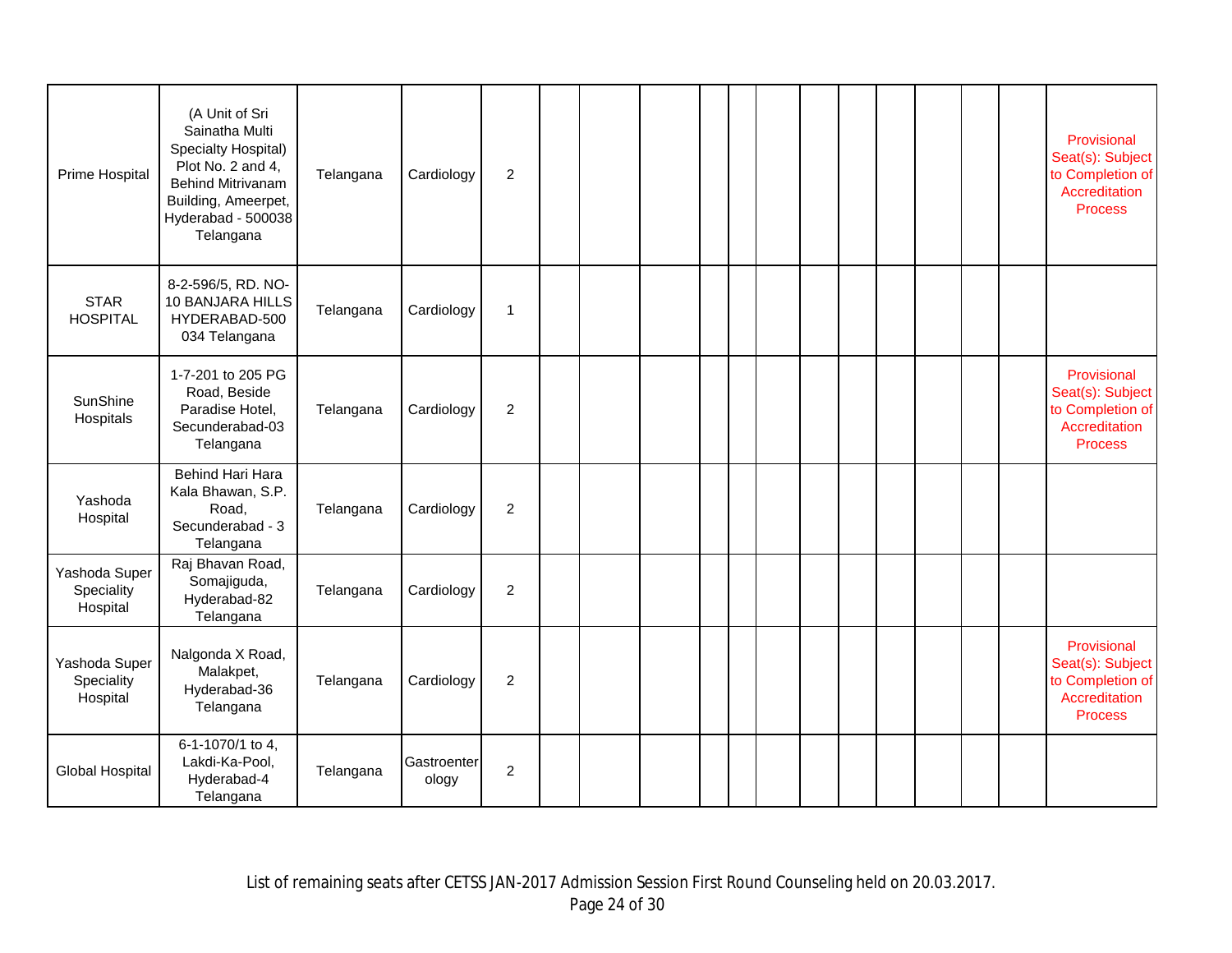| Yashoda<br>Hospital                         | Behind Hari Hara<br>Kala Bhawan, S.P.<br>Road,<br>Secunderabad - 3<br>Telangana                                     | Telangana | Gastroenter<br>ology | 1              |  |  |  |  |  |  |                                                                                        |
|---------------------------------------------|---------------------------------------------------------------------------------------------------------------------|-----------|----------------------|----------------|--|--|--|--|--|--|----------------------------------------------------------------------------------------|
| Indo-American<br>Cancer                     | Institute & Research<br>Centre Road No.14,<br>Banjara Hills,<br>Hyderabad-500034                                    | Telangana | Medical<br>Oncology  | 3              |  |  |  |  |  |  | Provisional<br>Seat(s): Subject<br>to Completion of<br>Accreditation<br><b>Process</b> |
| Krishna Institute<br>of Medical<br>Sciences | 1-8-31/1, Minister<br>Road,<br>Secunderabad -<br>500003 Telangana                                                   | Telangana | Medical<br>Oncology  | $\mathbf{1}$   |  |  |  |  |  |  |                                                                                        |
| Omega<br>Hospitals,                         | Road No. 12,<br>Banjara Hills,<br>Hyderabad-500034,<br>Telangana                                                    | Telangana | Medical<br>Oncology  | $\overline{c}$ |  |  |  |  |  |  | Provisional<br>Seat(s): Subject<br>to Completion of<br>Accreditation<br><b>Process</b> |
| Fernandez<br>Hospital                       | $4 - 1 - 1230$ ,<br>Bogulkunta,<br>Hyderabad - 01<br>Telangana                                                      | Telangana | Neonatolog<br>y      | 4              |  |  |  |  |  |  |                                                                                        |
| Rainbow<br>Children's<br>Hospital           | 22, Rd#10, Banjara<br>Hills, Hyderabad-<br>500034 Telangana                                                         | Telangana | Neonatolog<br>у      | $\overline{c}$ |  |  |  |  |  |  | Provisional<br>Seat(s): Subject<br>to Completion of<br>Accreditation<br><b>Process</b> |
| Apollo Hospital                             | Room No. 306,<br>Office of the Director<br>of Medical Education<br>Jubilee Hills,<br>Hyderabad-500033,<br>Telangana | Telangana | Nephrology           | $\overline{2}$ |  |  |  |  |  |  |                                                                                        |
| Care Hospital                               | Road No. 1, Banjara<br>Hills, Hyderabad - 34<br>Telangana                                                           | Telangana | Nephrology           | $\mathbf 1$    |  |  |  |  |  |  |                                                                                        |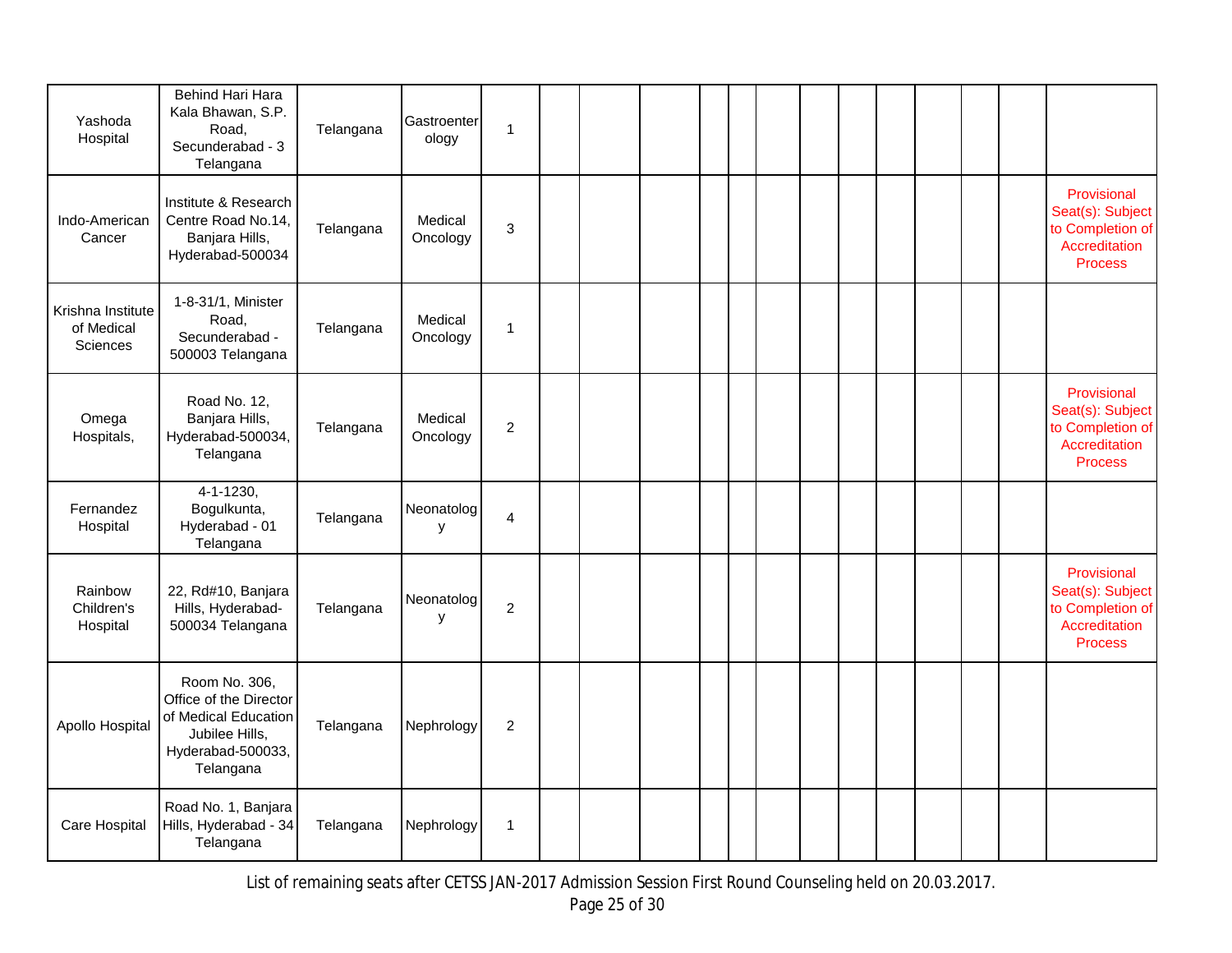| Global Hospital                                 | 6-1-1070/1 to 4,<br>Lakdi-Ka-Pool,<br>Hyderabad-4<br>Telangana                                  | Telangana | Nephrology | $\mathbf{1}$   |  |  |  |  |  |  |                                                                                        |
|-------------------------------------------------|-------------------------------------------------------------------------------------------------|-----------|------------|----------------|--|--|--|--|--|--|----------------------------------------------------------------------------------------|
| Krishna Institute<br>of Medical<br>Sciences Ltd | 1-8-31/1, Minister<br>Road,<br>Secunderabad -<br>500003 Telangana                               | Telangana | Nephrology | 1              |  |  |  |  |  |  | Provisional<br>Seat(s): Subject<br>to Completion of<br>Accreditation<br><b>Process</b> |
| MaxCure<br>Hospital                             | (Formerly- Mediciti<br>Hospital) 5-9-22<br>Secretariat Road,<br>Hyderabad - 500063<br>Telangana | Telangana | Nephrology | 1              |  |  |  |  |  |  | Provisional<br>Seat(s): Subject<br>to Completion of<br>Accreditation<br><b>Process</b> |
| <b>STAR</b><br><b>HOSPITAL</b>                  | 8-2-596/5, RD. NO-<br>10 BANJARA HILLS<br>HYDERABAD-500<br>034 Telangana                        | Telangana | Nephrology | $\overline{c}$ |  |  |  |  |  |  | Provisional<br>Seat(s): Subject<br>to Completion                                       |
| Yashoda<br>Hospital                             | Behind Hari Hara<br>Kala Bhawan, S.P.<br>Road,<br>Secunderabad - 3<br>Telangana                 | Telangana | Nephrology | $\overline{c}$ |  |  |  |  |  |  |                                                                                        |
| Yashoda Super<br>Speciality<br>Hospital         | Nalgonda X Road,<br>Malakpet,<br>Hyderabad-36<br>Telangana                                      | Telangana | Nephrology | 1              |  |  |  |  |  |  |                                                                                        |
| Yashoda Super<br>Speciality<br>Hospital         | Raj Bhavan Road,<br>Somajiguda,<br>Hyderabad-82<br>Telangana                                    | Telangana | Nephrology | 1              |  |  |  |  |  |  |                                                                                        |
| Care Hospital                                   | Exhibition Road,<br>Nampally,<br>Hyderabad,<br>Telangana                                        | Telangana | Neurology  | $\overline{c}$ |  |  |  |  |  |  | Provisional<br>Seat(s): Subject<br>to Completion of<br>Accreditation<br><b>Process</b> |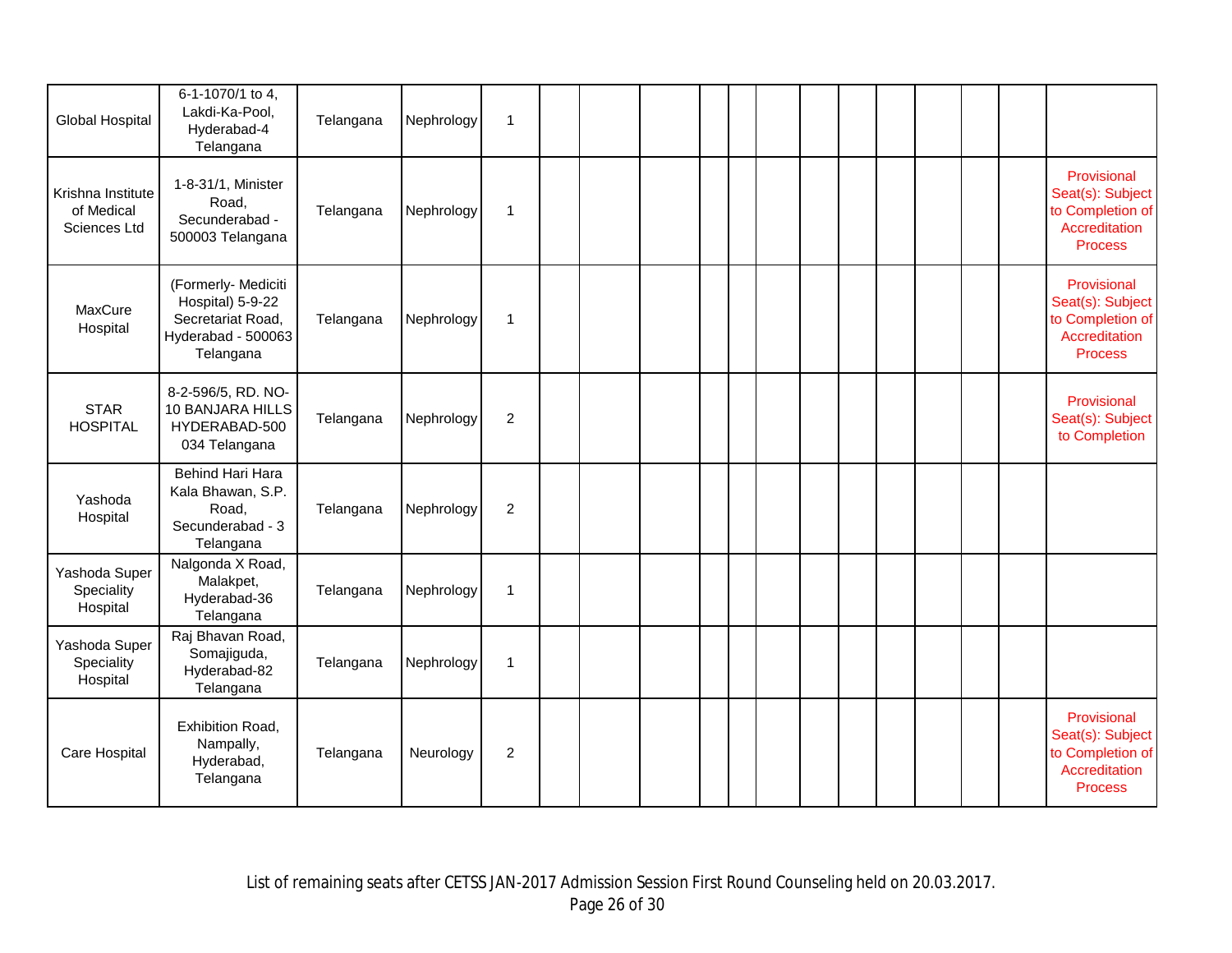| Care Hospital,                              | The Institute of<br><b>Medical Sciences</b><br>Road No. 1, Banjara<br>Hills, Hyderabad -<br>5000 34 Telangana | Telangana            | Neurology               | $\overline{c}$ |  |  |  |  |  |  | Provisional<br>Seat(s): Subject<br>to Completion of<br>Accreditation<br><b>Process</b> |
|---------------------------------------------|---------------------------------------------------------------------------------------------------------------|----------------------|-------------------------|----------------|--|--|--|--|--|--|----------------------------------------------------------------------------------------|
| Kamineni<br>Hospital                        | L. B. Nagar,<br>Hyderabad -500068<br>Telangana                                                                | Telangana            | Neurology               | $\overline{c}$ |  |  |  |  |  |  |                                                                                        |
| Krishna Institute<br>of Medical<br>Sciences | 1-8-31/1, Minister<br>Road,<br>Secunderabad -<br>500003 Telangana                                             | Telangana            | Neurology               | $\overline{2}$ |  |  |  |  |  |  |                                                                                        |
| Yashoda Super<br>Speciality<br>Hospital     | Nalgonda X Road,<br>Malakpet,<br>Hyderabad-36<br>Telangana                                                    | Telangana            | Neurology               | $\overline{c}$ |  |  |  |  |  |  |                                                                                        |
| Yashoda Super<br>Speciality<br>Hospital     | Raj Bhavan Road,<br>Somajiguda,<br>Hyderabad-82<br>Telangana                                                  | Telangana            | Neurology               | $\mathbf 1$    |  |  |  |  |  |  |                                                                                        |
| Care Hospital                               | Road No. 1, Banjara<br>Hills, Hyderabad - 34<br>Telangana                                                     | Telangana            | Pediatric<br>Cardiology | $\overline{c}$ |  |  |  |  |  |  |                                                                                        |
| <b>STAR</b><br><b>HOSPITAL</b>              | 8-2-596/5, RD. NO-<br>10 BANJARA HILLS<br>HYDERABAD-500<br>034 Telangana                                      | Telangana            | Pediatric<br>Cardiology | $\overline{1}$ |  |  |  |  |  |  |                                                                                        |
| Metro Heart<br>Institute                    | X-1, Sector-12,<br>Noida-201301, Uttar<br>Pradesh                                                             | <b>Uttar Pradesh</b> | Cardiology              | $\overline{c}$ |  |  |  |  |  |  | Provisional<br>Seat(s): Subject<br>to Completion of<br>Accreditation<br><b>Process</b> |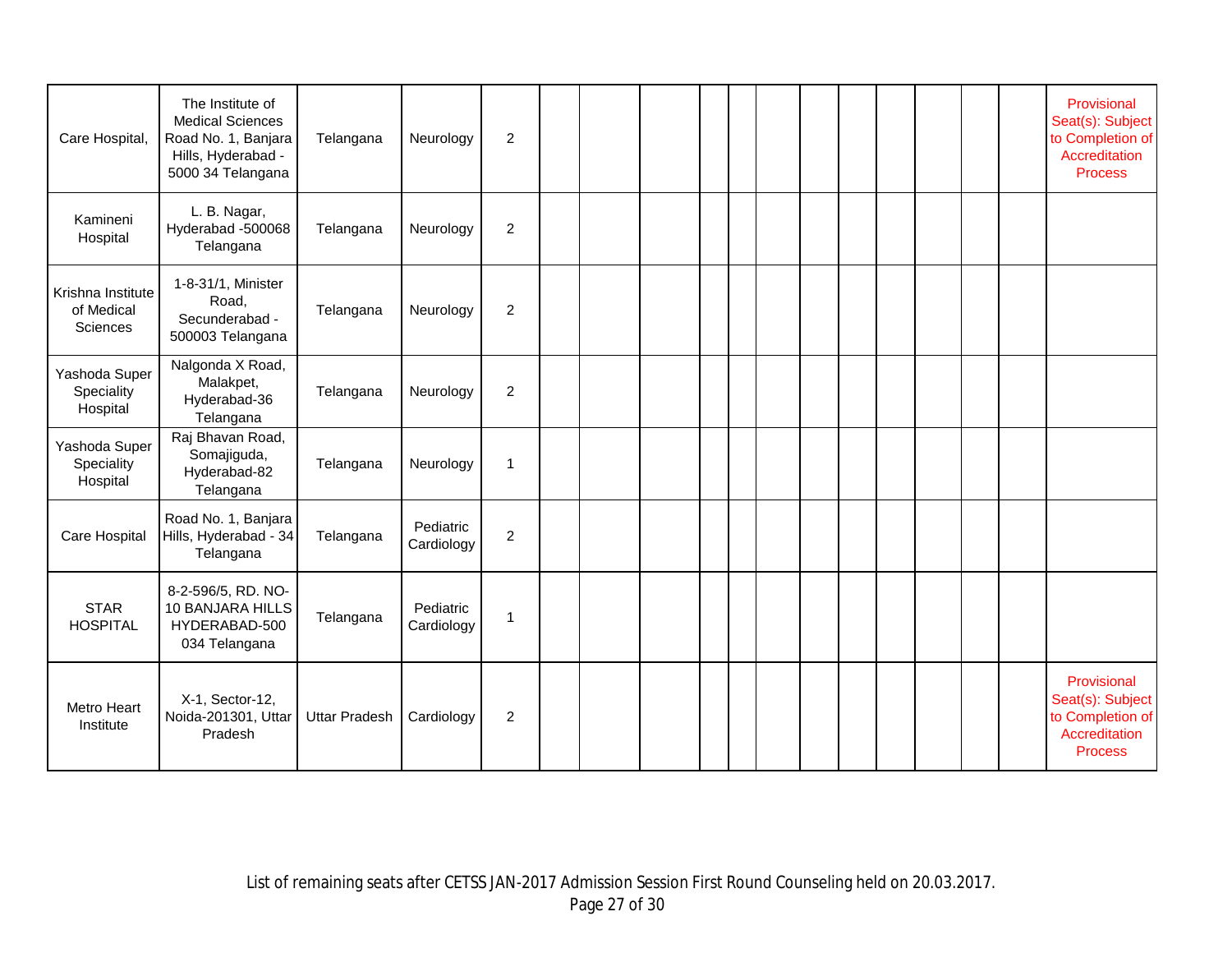| Max Super<br>Specialty<br>Hospital      | (Formerly:-<br>Pushpanjali Crosslay<br>Hospital) W-3,<br>Sector-1, Vaishali,<br>NCR-201012 Uttar<br>Pradesh      | <b>Uttar Pradesh</b> | Gastroenter<br>ology          | $\overline{2}$ |  |  |  |  |  |  | Provisional<br>Seat(s): Subject<br>to Completion of<br>Accreditation<br><b>Process</b> |
|-----------------------------------------|------------------------------------------------------------------------------------------------------------------|----------------------|-------------------------------|----------------|--|--|--|--|--|--|----------------------------------------------------------------------------------------|
| <b>Fortis Hospital</b>                  | B-22, Sector-62,<br>Noida - 201301 Uttar<br>Pradesh                                                              | <b>Uttar Pradesh</b> | Nephrology                    | $\mathbf{1}$   |  |  |  |  |  |  |                                                                                        |
| Apollo<br>Gleneagles<br>Hospitals       | 58, Canal Circular<br>Road, Kolkata-<br>700054 West Bengal                                                       | West Bengal          | Cardio<br>Thoracic<br>Surgery | $\overline{4}$ |  |  |  |  |  |  |                                                                                        |
| B.M. Birla Heart<br>Research<br>Centre, | 1/1 National Library<br>Avenue, KOLKATA -<br>27 West Bengal                                                      | West Bengal          | Cardio<br>Thoracic<br>Surgery | $\mathbf{1}$   |  |  |  |  |  |  |                                                                                        |
| Apollo<br>Gleneagles<br>Hospitals       | 58, Canal Circular<br>Road, Kolkata-<br>700054 West Bengal                                                       | West Bengal          | Cardiology                    | $\overline{2}$ |  |  |  |  |  |  |                                                                                        |
| B.M. Birla Heart<br>Research<br>Centre, | 1/1 National Library<br>Avenue, KOLKATA -<br>27 West Bengal                                                      | West Bengal          | Cardiology                    | $\overline{2}$ |  |  |  |  |  |  |                                                                                        |
| Medica<br>Superspecialty<br>Hospital    | 127 Mukundapur, E<br>M Bypass, Kolkata-<br>700099 West Bengal                                                    | West Bengal          | Cardiology                    | $\mathbf{1}$   |  |  |  |  |  |  | Provisional<br>Seat(s): Subject<br>to Completion of<br>Accreditation<br><b>Process</b> |
| Rabindranath<br>Tagore<br>International | Instt.of Cardiac<br>Sciences 124,<br>Mukundapur, Near<br>Santoshpur<br>Connector,<br>KOLKATA - 99 West<br>Bengal | West Bengal          | Cardiology                    | $\overline{4}$ |  |  |  |  |  |  |                                                                                        |
| Apollo<br>Gleneagles<br>Hospitals       | 58, Canal Circular<br>Road, Kolkata-<br>700054 West Bengal                                                       | West Bengal          | Gastroenter<br>ology          | 1              |  |  |  |  |  |  |                                                                                        |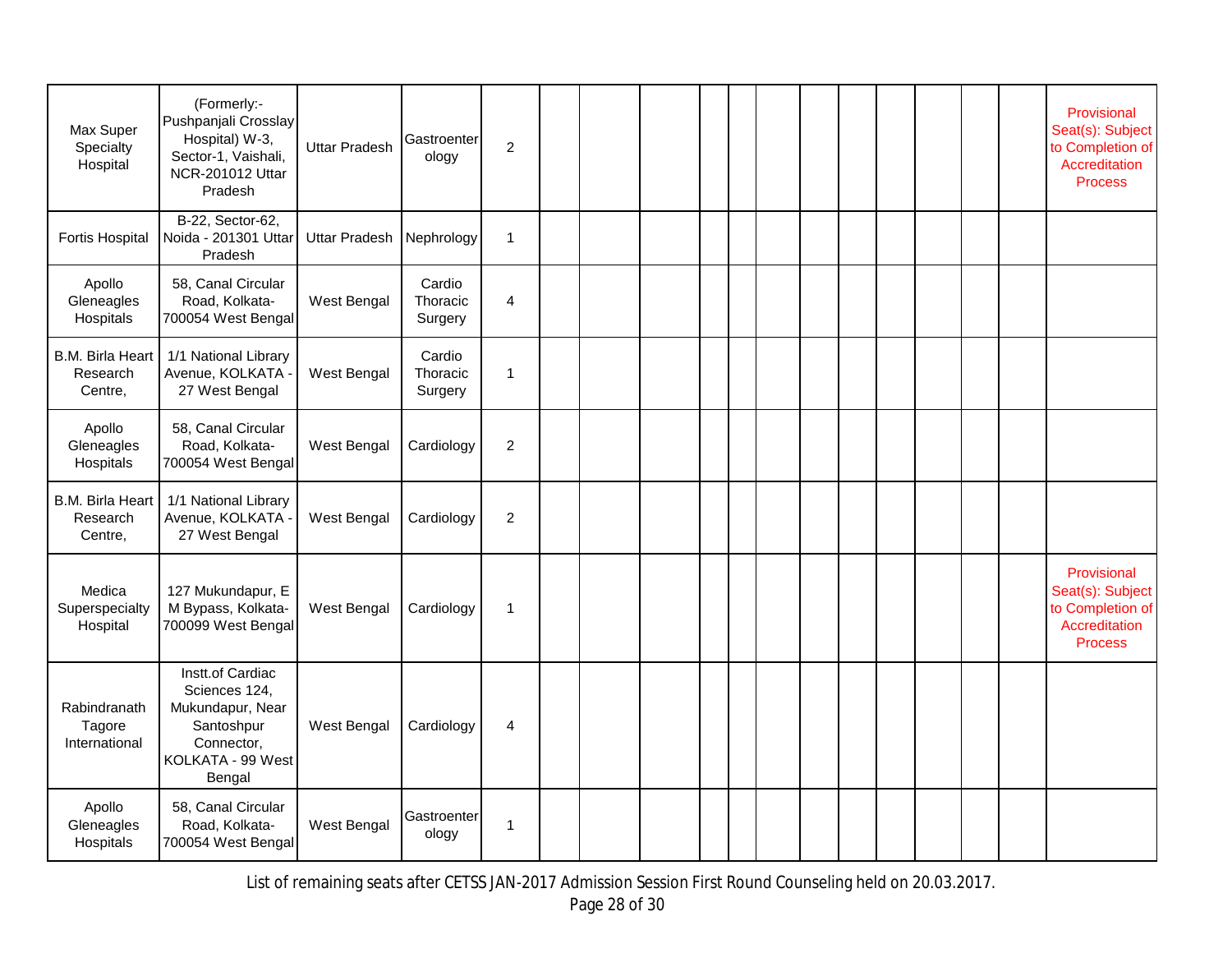| Peerless<br>Hospital and B K<br>Roy Research<br>Centre | 360, Panchasayar,<br>KOLKATA - 700094<br>West Bengal                                                                    | West Bengal | Gastroenter<br>ology | $\overline{c}$ |  |  |  |  |  |  |                                                                                        |
|--------------------------------------------------------|-------------------------------------------------------------------------------------------------------------------------|-------------|----------------------|----------------|--|--|--|--|--|--|----------------------------------------------------------------------------------------|
| Rabindranath<br>Tagore<br>International                | Instt.of Cardiac<br><b>Sciences Premises</b><br>No.1489, 124,<br>Mukundapur, E M<br>Bypass, KOLKATA -<br>99 West Bengal | West Bengal | Gastroenter<br>ology | $\overline{c}$ |  |  |  |  |  |  | Provisional<br>Seat(s): Subject<br>to Completion of<br>Accreditation<br><b>Process</b> |
| Apollo<br>Gleneagles<br>Hospitals                      | 58, Canal Circular<br>Road, Kolkata-<br>700054 West Bengal                                                              | West Bengal | Medical<br>Oncology  | $\overline{2}$ |  |  |  |  |  |  | Provisional<br>Seat(s): Subject<br>to Completion of<br>Accreditation<br><b>Process</b> |
| Apollo<br>Gleneagles<br>Hospitals                      | 58, Canal Circular<br>Road, Kolkata-<br>700054 West Bengal                                                              | West Bengal | Nephrology           | $\sqrt{5}$     |  |  |  |  |  |  |                                                                                        |
| Medica<br>Superspecialty<br>Hospital                   | 127 Mukundapur, E<br>M Bypass, Kolkata-<br>700099 West Bengal                                                           | West Bengal | Nephrology           | $\mathbf{1}$   |  |  |  |  |  |  |                                                                                        |
| Rabindranath<br>Tagore<br>International                | Instt.of Cardiac<br>Sciences 124,<br>Mukundapur, Near<br>Santoshpur<br>Connector,<br>KOLKATA - 99 West<br>Bengal        | West Bengal | Nephrology           | 2              |  |  |  |  |  |  |                                                                                        |
| Institute of<br>Neurosciences                          | 185/1, A J C Bose<br>Road, Kolkata-<br>700017 West Bengal                                                               | West Bengal | Neurology            | $\mathbf{1}$   |  |  |  |  |  |  |                                                                                        |
| <b>National Neuro</b><br>Scs. Centre,                  | Peerless Hospital<br>Campus, 2nd Flr,<br>360 Panchasayar,<br>KOLKATA-94 West<br>Bengal                                  | West Bengal | Neurology            | $\mathbf{1}$   |  |  |  |  |  |  | Provisional<br>Seat(s): Subject<br>to Completion of<br>Accreditation<br><b>Process</b> |